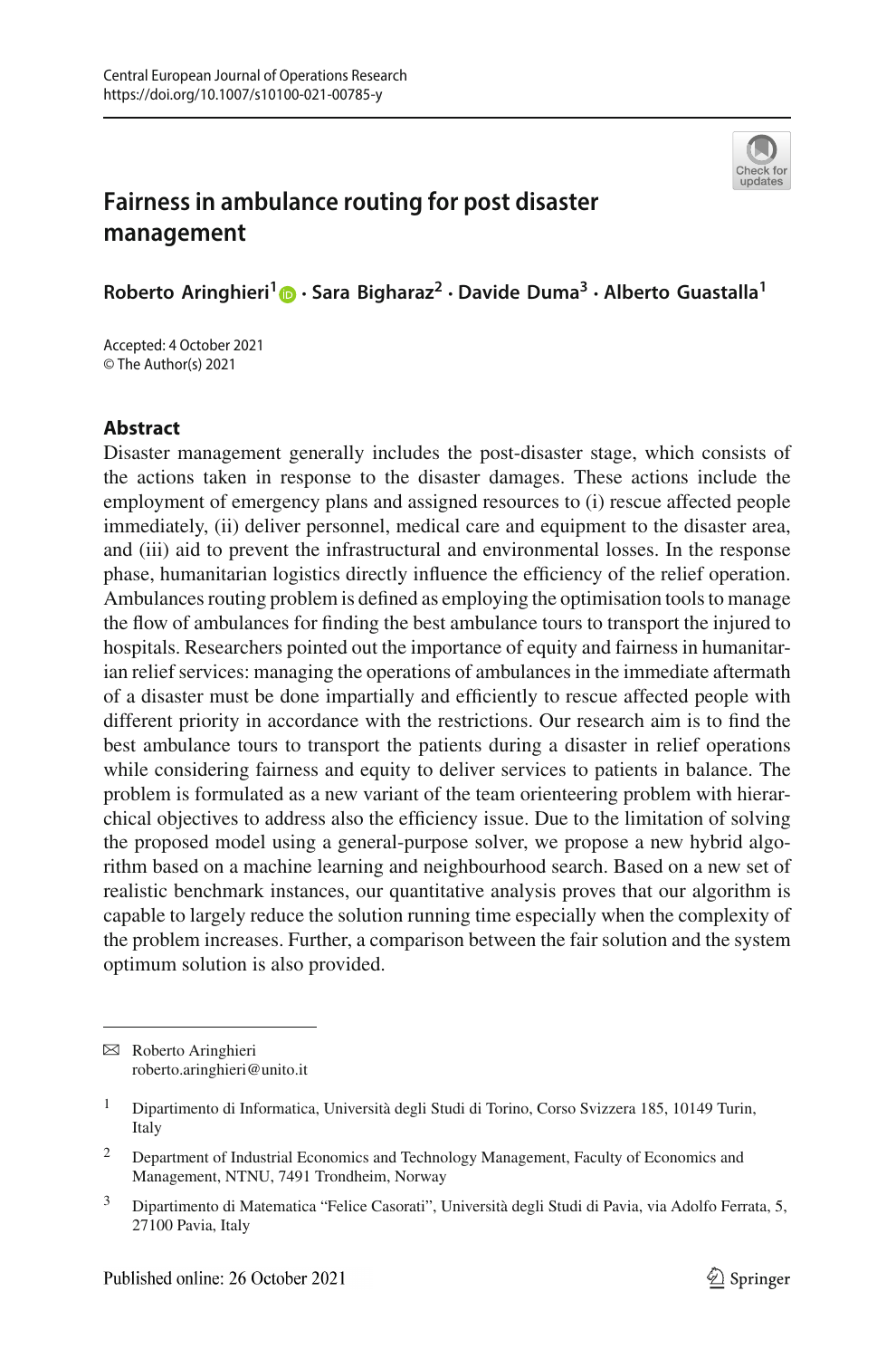**Keywords** Post disaster management · Ambulance routing · Fairness · Team orienteering problem

## **1 Introduction**

The destructive impacts of disasters have threatened societies for years and inevitable consequences entail financial and human costs for the victims. However, today's accurate, effective and quick responses by decision-makers can reduce the damages and loss of human life. The performance of humanitarian organisations against the natural disasters such as earthquake, flood and storm, and human causes such as fire, environmental pollution and war should be measured in several dimensions to optimise the speed of operations and offer high flexibility services as well as cost minimisation's (Vargas Florez et al[.](#page-22-0) [2015\)](#page-22-0). To achieve that, disaster management by emphasising planning, prioritisation and decision making is a necessity in relief operations (Talarico et al[.](#page-22-1) [2015\)](#page-22-1).

Disaster management generally includes pre- and post-disaster stages. Pre-disaster stage predicts the potential human and property losses and develops the preparedness plans to reduce the impact of disasters by improvement in emergency services and humanitarian logistics while the post-disaster stage consists of the actions taken in response to the disaster damages (Shiripour and Mahdavi-Amir[i](#page-22-2) [2019\)](#page-22-2). These two phases have been classified into four action categories in more detail: (i) mitigation refers to the actions needed to prevent the occurrence of a disaster and to decrease the disastrous impacts; (ii) preparedness involves planning procedures in a community for a timely response to damages; (iii) response includes the employment of emergency plans and assigned resources to (a) rescue affected people immediately, (b) deliver personnel, medical care and equipment to the disaster area, and (c) aid to prevent the infrastructural and environmental losses; (iv) recovery is the final action category in which actions followed to return the situation to normalcy (Boonmee et al[.](#page-21-0) [2017](#page-21-0); Altay and Gree[n](#page-20-0) [2006](#page-20-0)).

In the response phase, humanitarian logistics directly influence the efficiency of the relief operation. Properly planned transportation of relief supplies and medical care to a disaster area by ambulances prevent human losses (Ahmadi et al[.](#page-20-1) [2015\)](#page-20-1). Hence, it is necessary to employ optimisation models to address the challenge of assistance to the wounded. The ambulances routing problem is defined as employing the optimisation tools to manage the flow of ambulances for finding the ambulance tours to transport the injured to hospitals (Tlili et al[.](#page-22-3) [2018\)](#page-22-3). The task of ambulances is to deliver personnel to the disaster area to assist the slightly injured and transport the seriously injured to hospital or shelter. The lack of medical services in disaster situations increases the possibility of death and human suffering. To address, it is crucial to properly include the concept of fairness in emergency relief routing optimisation for injured victims (Zhu et al[.](#page-22-4) [2019](#page-22-4)).

Although many researchers concerning humanitarian relief services pointed out the importance of equity, the few articles focused on fairness as an objective in disaster optimisation problems. Modelling fairness is in itself challenging that resulted in modelling approaches determining solutions with different quality. The concept of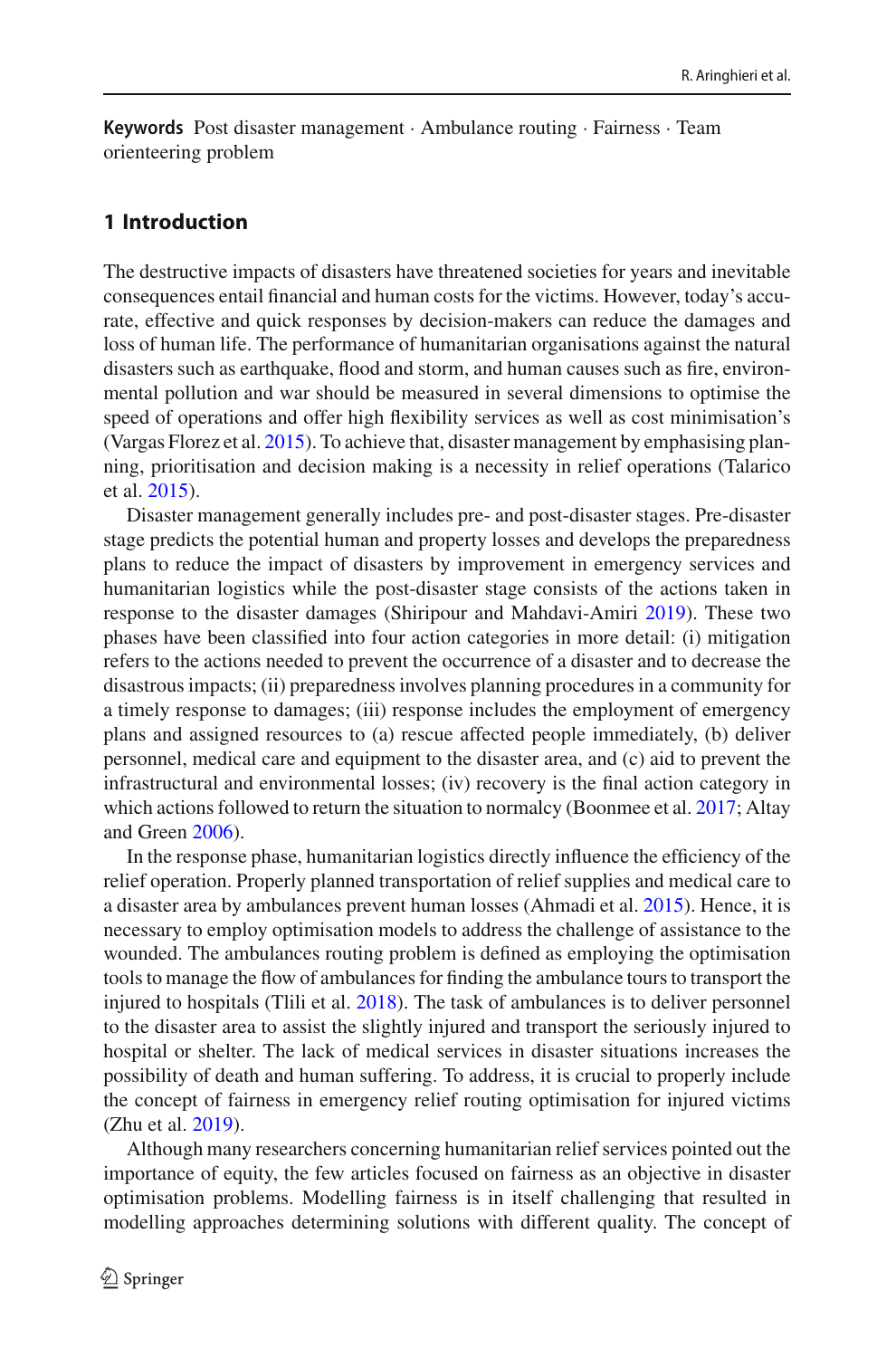fairness has been varied in definition in accordance with to the context of problems. Regarding relief operations, fairness can be defined as equity and impartiality at the service level for people who are in need (Anaya-Arenas et al[.](#page-21-1) [2018;](#page-21-1) Huang et al[.](#page-21-2) [2012\)](#page-21-2). Hence, managing the operations of ambulances in the immediate aftermath of a disaster must be done impartially and efficiently to rescue affected people with different priority in accordance with the restrictions.

Our research aim is to find the best ambulance tours to transport the patients in relief operations after a disaster while considering fairness and equity to deliver services to patients in balance. The problem is formulated as a new variant of the Team Orienteering Problem (TOP) (Butt and Cavalie[r](#page-21-3) [1994](#page-21-3); Chao et al[.](#page-21-4) [1996](#page-21-4)) with hierarchical objectives to address also the efficiency issue. Due to the limitation of solving the proposed model using a general-purpose solver as it will be shown in our quantitative analysis, we propose a new hybrid algorithm based on a machine learning and neighbourhood search. Based on a new set of realistic benchmark instances, our quantitative analysis proves that our algorithm is capable of largely reducing the solution running time especially when the complexity of the problem increases. Further, a comparison between the fair solution and the system optimum solution is provided in order to evaluate the so called price of fairness (Nicosia et al[.](#page-21-5) [2017\)](#page-21-5).

The paper is organised as follows. We review the most relevant researches in the literature in Sect. [2](#page-2-0) also providing an introduction to the TOP highlighting the new characteristics of our problem with respect to the current TOP literature. The ambulance routing problem is described and modelled in Sect. [3.](#page-4-0) The hybrid algorithm is described in Sect. [4.](#page-11-0) The quantitative analysis based on the set of realistic instances is reported and discussed in Sect. [5.](#page-14-0) Conclusions, challenges and future works are discussed in Sect. [6.](#page-19-0)

#### <span id="page-2-0"></span>**2 Literature review**

Emergency logistics have motivated many researchers to address humanitarian aid problems. As can be seen in surveys (Anaya-Arenas et al[.](#page-21-6) [2014;](#page-21-6) Hoyos et al[.](#page-21-7) [2015](#page-21-7); Ozdamar and Erte[m](#page-22-5) [2015](#page-22-5)) disaster management is a challenging area to investigate. Among the disaster management problems, disaster relief routing is considered of the utmost importance in which researchers attempt to optimise the relief aid transportation in post-disaster situations. In this context, Nolz et al. [\(2011](#page-22-6)) formulated a multi-objective optimisation problem to deliver the relief supplies to casualties. The objectives considered are to minimise the risks and total travel time and to maximise the population coverage of relief commodities. Ahmadi et al[.](#page-20-1) [\(2015\)](#page-20-1) proposed a multidepot location routing model considering failure in the transportation network. The model determined the locations of local depots and routing for last-mile distribution whereas the network destruction was modelled via a two-stage stochastic problem and solved by a neighbourhood search algorithm. Sayyady and Eksiogl[u](#page-22-7) [\(2010\)](#page-22-7) proposed a mathematical model to find the best evacuation routes for transit vehicles to minimise the number of casualties and the total evacuation time. A few articles considered multi-commodity network flow models to integrate transportation of relief commodities and injured people such as Yi and Ozdama[r](#page-22-8) [\(2007](#page-22-8)) and Najafi et al[.](#page-21-8)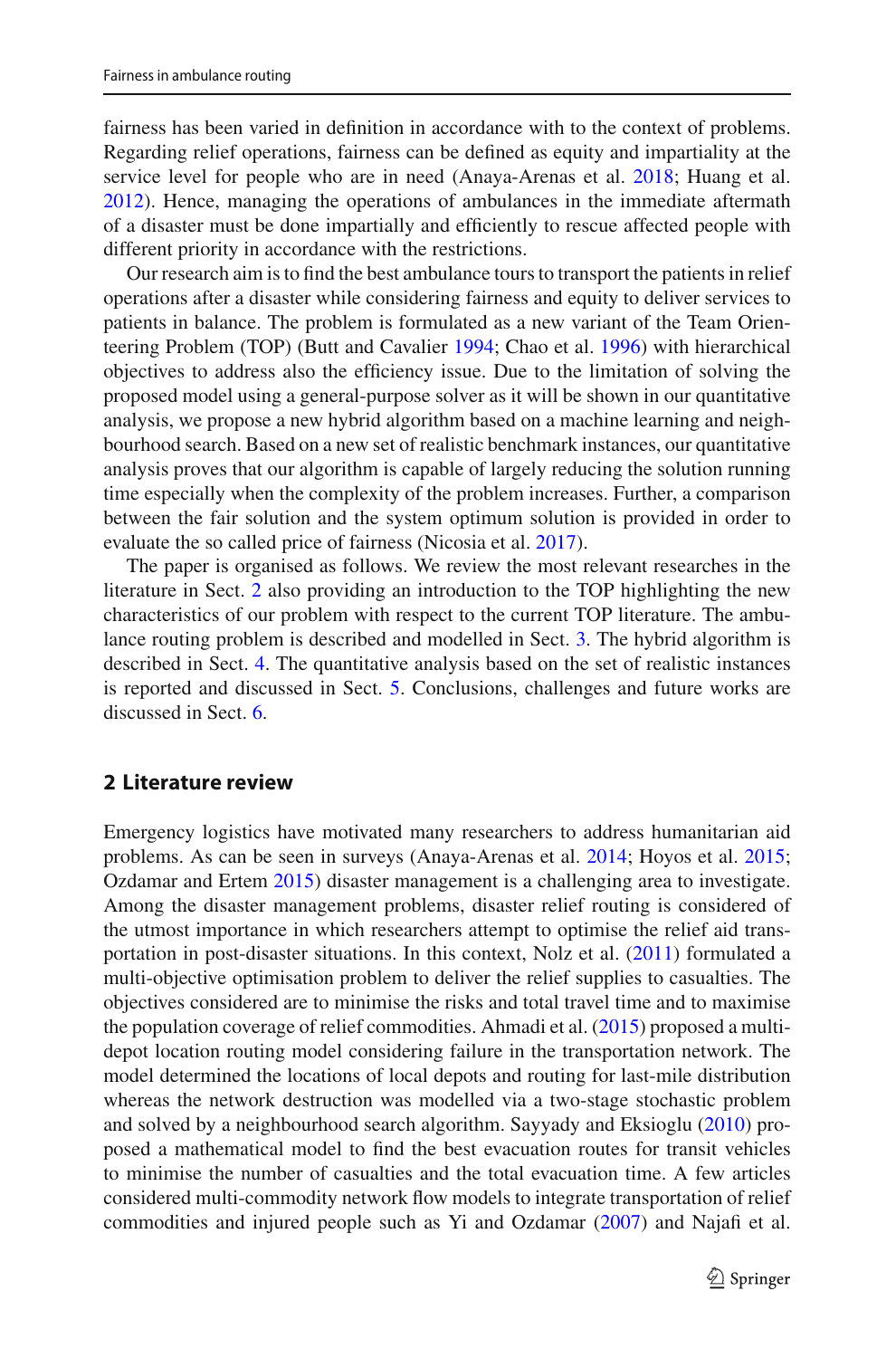[\(2013\)](#page-21-8). Sabouhi et al[.](#page-22-9) [\(2019](#page-22-9)) developed a routing and scheduling model for people evacuation from affected areas to shelters and distribution of relief commodities while considering the minimisation of the sum of arrival times of vehicles at affected areas, shelters, and distribution centres.

The distribution of humanitarian aids (inbound logistics) such as water, food, shelters and medicine to the casualties are only part of the relief operation while providing medical services to help the injured and the transportation of patients to hospitals (outbound logistics) are other issues that have been focused on in several papers. For instance, Chiu and Zhen[g](#page-21-9) [\(2007](#page-21-9)) integrated mobilisation destination, traffic assignment, and departure schedule concepts to formulate a linear program to dynamically model multi-priority groups of patients. Ozdamar and Demi[r](#page-22-10) [\(2012\)](#page-22-10) suggested a hierarchical cluster and route procedure for dealing with a disaster relief commodities delivery and casualty pick up problem. The aim was to optimise the allocation of warehouses and hospitals to clustering demand centres. Talarico et al[.](#page-22-1) [\(2015](#page-22-1)) developed two ambulance routing models for disaster response management where patients are divided into two groups: low-priority injured people and high-priority patients which should be transferred to the hospital. The model minimises the sum of the weighted maximum service completion time for low-priority and high-priority patients. Tlili et al[.](#page-22-11) [\(2017\)](#page-22-11) proposed a vehicle routing problem (VRP) with pickup and delivery to model the route of the ambulances when a disaster occurs.

Scarce resources imposed restrictions in assistance to the victims and it has always been highly problematic to deliver relief supplies and medical services in an equal manner. Fairness approaches used in relief distribution as an objective can be categorised into three main groups (Anaya-Arenas et al[.](#page-21-1) [2018](#page-21-1)).

The first type is based on the Rawlisan approach in which the focus is on maximising the minimum outcome (Karsu and Morto[n](#page-21-10) [2015](#page-21-10)). For instance, Tzeng et al[.](#page-22-12) [\(2007\)](#page-22-12) presented a multi-period multi-objective relief distribution model to minimise the total costs and total travel times as well as maximising the minimal satisfaction at each period. Sun et al[.](#page-22-13) [\(2014](#page-22-13)) developed a multi-objective patient allocation model to minimise the maximum distance a patient travels to a hospital in a pandemic outbreak.

The second approach deals with providing fairness recognised as a deviation measure. Lin et al[.](#page-21-11) [\(2011\)](#page-21-11) introduced a multi-items, multi-vehicles, multi-periods model to minimise the range of the unsatisfied demands. Huang et al[.](#page-21-2) [\(2012\)](#page-21-2) measured the effect of efficiency, efficacy, and equity on the structure of vehicle routes and the distribution of resources.

Deprivation approach is the third one, which is less used due to its difficulty. Holguín-Veras et al[.](#page-21-12) [\(2012](#page-21-12)) proposed social costs as an objective function for the post-disaster humanitarian logistics problem. Social costs can be achieved through logistic costs and deprivation costs defined as the economic valuation of suffering experienced by people in catastrophic events.

The fairness approach in the transportation of injured victims was used by Zhu et al[.](#page-22-4) [\(2019\)](#page-22-4). The authors suggested a relative deprivation cost as an objective to provide equity. The problem was solved by an ant colony meta-heuristic algorithm and compared with a genetic algorithm. The integration of ambulance routing problem and fairness approach is a research area which should be further emphasised considering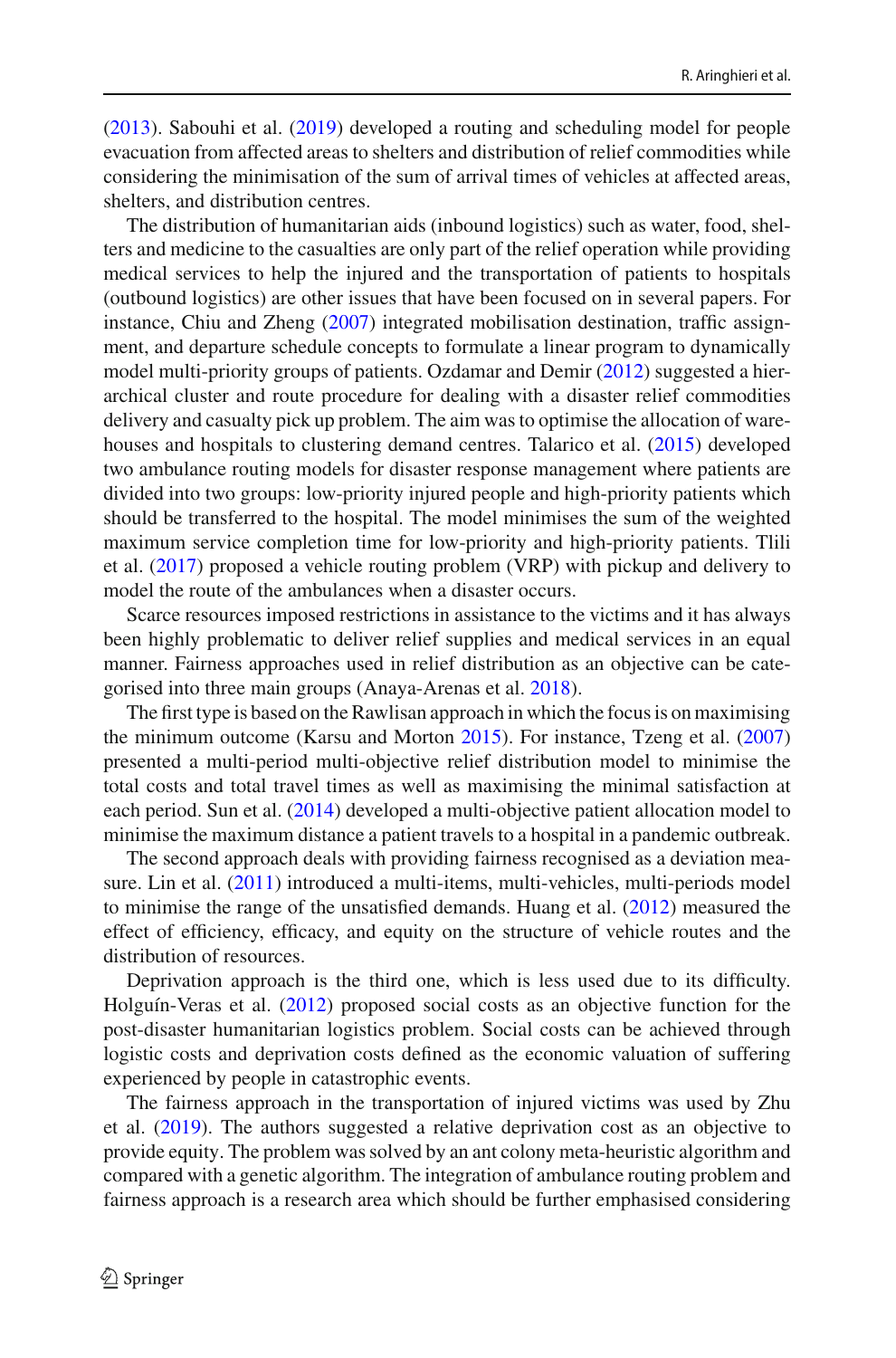also the price of fairness, a quality measure introduced by Nicosia et al[.](#page-21-5) [\(2017\)](#page-21-5), which is a comparison between the system optimum solution and a fair solution.

Our problem is positioned in the context of the outbound logistics and, more precisely, in the ambulance routing problem framework, which consists in finding the ambulance tours to transport the injured people to hospitals (Tlili et al[.](#page-22-3) [2018](#page-22-3)). Our research is inspired by the work reported in Talarico et al[.](#page-22-1) [\(2015\)](#page-22-1). Our problem is modelled in Sect. [3](#page-4-0) as a variant of the TOP (see Vansteenwegen et al[.](#page-22-14) [2011](#page-22-14); Gunawan et al[.](#page-21-13) [2016;](#page-21-13) Vansteenwegen and Gunawa[n](#page-22-15) [2019](#page-22-15) for more detailed literature reviews), which is a routing problem with profits and multiple vehicles. The class of the Vehicle Routing Problems with Profits (VRPPs) is characterised by the fact that not all customers can be served. This implies the need to consider two different decisions as reported in Archetti et al[.](#page-21-14) [\(2014\)](#page-21-14), that is (i) which customers to serve, and (ii) how to cluster the customers to be served in different routes (if more than one) and order the visits in each route. The customer selection is driven by a profit associated with each customer that makes such a customer more or less attractive.

Erdogan and Laport[e](#page-21-15) [\(2013\)](#page-21-15) introduces the Orienteering Problem with Variable Profits (OPVP) in which a single vehicle can collect the whole profit at the customer after a discrete number of "passes" or spending a continuous amount of time. As in the classical orienteering problem, the objective is to determine a maximal profit tour for the vehicle, starting and ending at the depot, and not exceeding a travel time limit.

Angelica Salazar-Aguilar et al[.](#page-21-16) [\(2014\)](#page-21-16) introduce an extension of the TOP by considering the multi-district aspect, a set of mandatory and optional tasks located in several districts and some incompatible tasks which cannot be carried out during the same day. The problem is called Multi-District TOP (MDTOP). It is required to perform all mandatory tasks over the planning horizon, while the optional tasks are only executed if time permits.

Our problem has service times at nodes as in Erdogan and Laport[e](#page-21-15) [\(2013\)](#page-21-15) and mandatory and optional nodes as in Angelica Salazar-Aguilar et al[.](#page-21-16) [\(2014\)](#page-21-16). To the best of our knowledge, this is the first research attempt to consider both aspects at the same time. Further, in accordance with the literature reviews currently available, this is the first application of the TOP to the case of humanitarian logistics.

## <span id="page-4-0"></span>**3 Problem statement and mathematical formulation**

The organisation leading the answer to a disaster differs country by country, and it usually depends on different history, characteristics and needs of each different national civil security systems (see, e.g., Boin et al[.](#page-21-17) [2014\)](#page-21-17). For instance, the Italian civil security systems is based on the *subsidiarity principle* (Di Camillo et al[.](#page-21-18) [2014\)](#page-21-18), which means that as soon as the calamitous event becomes larger in terms of geographical distribution and/or intensity, different and larger administration are involved. On the contrary, in other EU countries the system is more centralised. These differences determine different organisation models at the tactical and operational level. In this paper, the following problem statement is inspired by that reported in Talarico et al[.](#page-22-1) [\(2015\)](#page-22-1).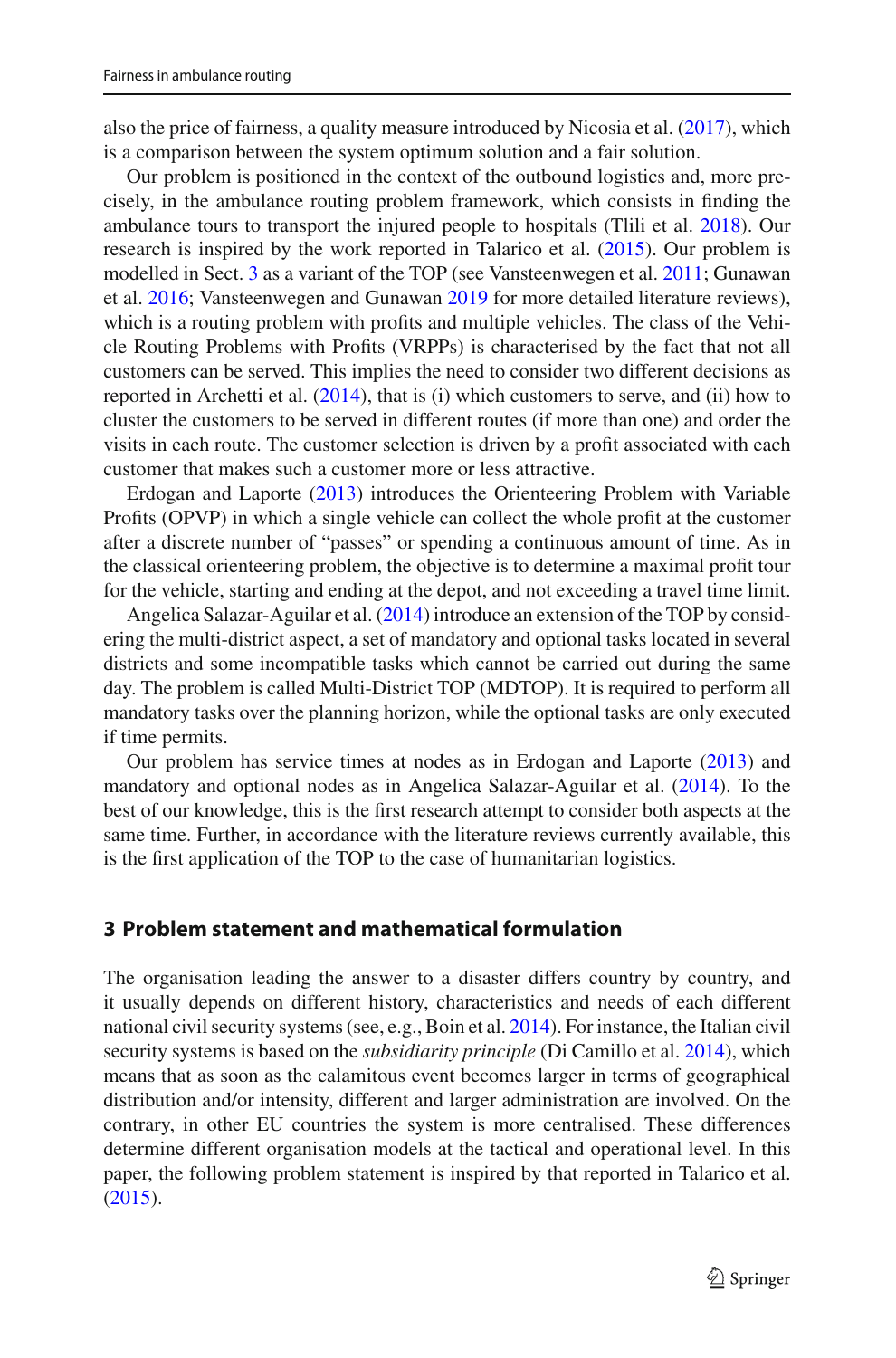When a disaster occurs, initial data about the damages and injuries is collected as fast as possible. The dispatcher classifies patients' requests according to their severity and locations. The ambulances staffed by medical crew are dispatched to affected areas immediately to treat wounded people and transport patients to hospitals as needed. Two groups of patients based on a triage system can be considered in the affected area. Red patients must be transported to hospitals because they suffer from serious injuries. On the contrary, green patients are people who are slightly injured and, by consequence, need only a first aid directly on the field.

Priority scores for green patients are introduced to define which of them is less or more urgent, that is a preference about who should be rescued in a short time. Therefore, all green patients have a score that can be interpreted as urgency level weights, which are used to lead the selection of the most urgent green patients during the optimisation. Maximising the overall score for green patients can be considered as a goal to provide an efficient service. As the work-shift duration can provide, for job safety reasons, a time limitation for each ambulance, all the green patients may not be visited, and those with the higher scores should have the priority. On the other hand, red patients are suffering from serious injuries and should be transferred to hospitals to be cured with adequate medical equipment. Minimising the maximum waiting time for red patients can be considered as a goal to provide equal services.

To satisfy the needs of patients, an ambulance starts its tour from a depot (e.g., hospitals or medical centres) to visit patients in affected areas and returns to a hospital. The personnel of the ambulance treat a green patient in the field and visit another green patient in its tour while after visiting the red patient, the ambulance has to pick the patient and take her/him to one of the available hospitals in the area, not necessarily the closest one. In our operative context, we assume that the hospitals have enough capacity to treat all the patients: actually, a common practice is that patients are stabilised and then transferred to other hospitals to free up space and resources.

The ambulance routing problem based on the TOP can be formulated to find the optimal tour for ambulances to deliver the services to patients after a disaster. Note that in the TOP each node can be visited once except for the source node and the destination node. Then, we can define a network on a completed graph  $E = (N, A)$ , where *N* is the set of nodes representing locations over the considered area and  $A =$  $\{(i, j) : i, j \in N\}$  is the set of arcs indicating the connections between each pair of such locations. Three main types of nodes are considered in this problem: (i) green patients (set  $G$ ), (ii) red patients (set  $R$ ), and (iii) actual hospitals (set  $O$ ). To this types of node, we add several dummy nodes in order to bring the problem in the TOP formulation, that is: (iv) the dummy source and destination depot nodes 1 and *n*, and (v) several dummy hospitals (set *D*), which are replications of the actual hospital nodes (i.e. they have same coordinates of the original nodes of the set *O*) that allows us to visit two or more times the same actual hospital visiting two different nodes. The number of replications of each actual hospital node is computed in such a way to allow the visit of such nodes as a starting hospital for the assigned ambulances and for the medical care of all the red patients (worst case). Furthermore, we indicate with *P* =  $G \cup R$  the set of all patients and with *H* =  $O \cup D$  the set of all (actual and dummy) hospitals. Therefore,  $N = P \cup H \cup \{1, n\}$ . We set  $n = |N|$  and we enumerate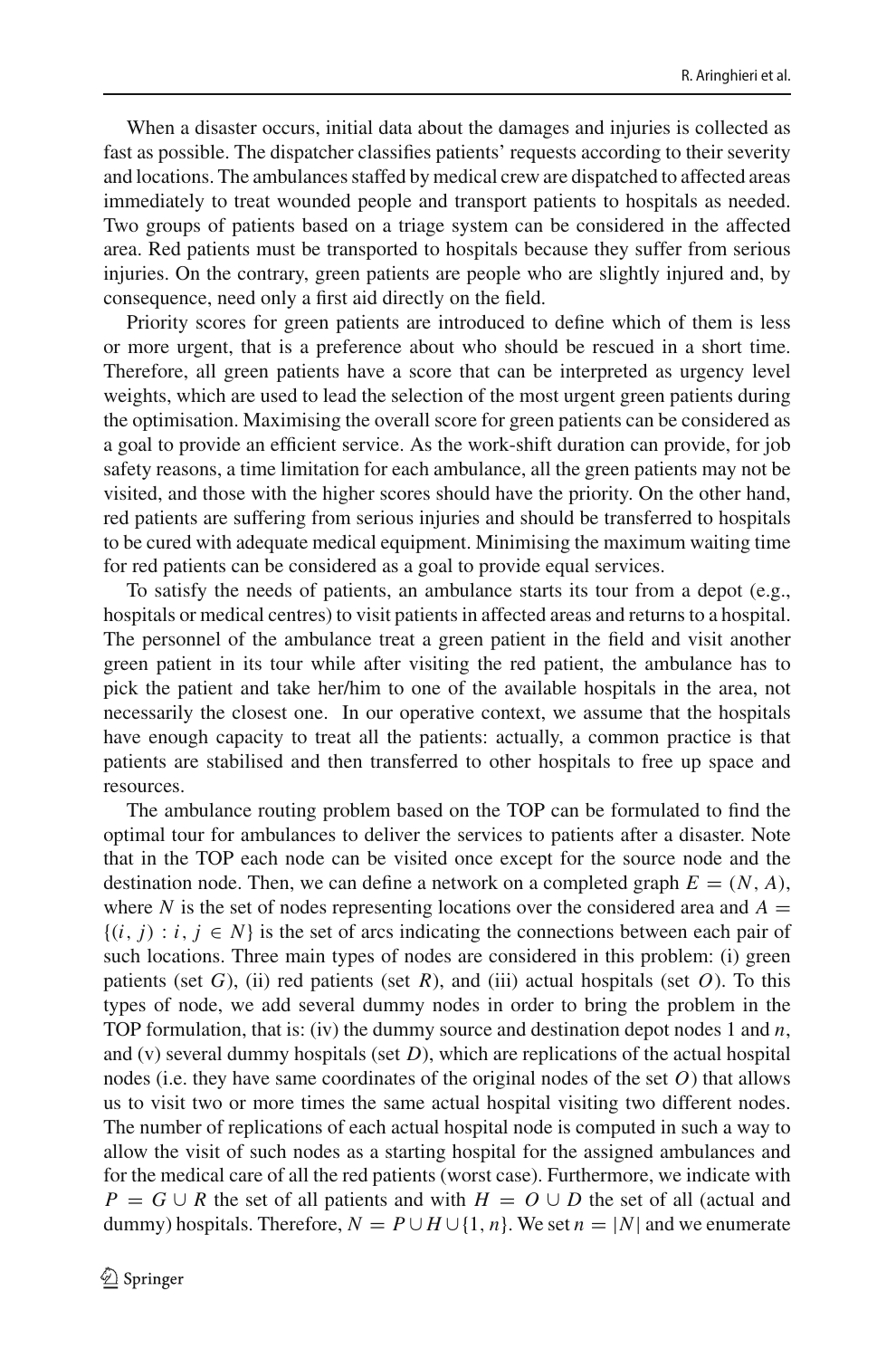

<span id="page-6-0"></span>**Fig. 1** Example: solution of a TOP formulation representing the ambulance tours after a disaster. Each tour starts from the starting dummy node and ends in the ending dummy node, and hospitals are always visited in accordance with the graphic overlay. Numbers on arcs indicate the order in which they are visited in the tour

all nodes from 1 to *n*. The priority score of green patients is denoted by  $s_i$ , while the set of available ambulances is indicated with *K*.

An example of the introduced graph and the related solution is explained in Figure [1.](#page-6-0) Nodes of sets *G*, *R* and *O* are coloured in green, red and white, respectively. Labels on green nodes indicate the scores  $s_i$ ,  $i \in G$ . In correspondence of each node of *O*, several replications are provided in order to suit our problem to the TOP framework; such nodes, in grey, are the elements of *D*. Black nodes represent the dummy depots {1, *n*}. Two ambulance tours are represented by the sequence of coloured arcs (orange and blue) from the source depot to the destination depot: continuous arcs indicate the actual moving of the ambulance between two physical places represented by the nodes, while dashed arcs are only used to connect the dummy depots to the actual hospital where the ambulance is located at the beginning and at the end.

The connections of the node 1 are set in accordance with the instance of the problem: the first arc visited by the tour of an ambulance is that between 1 and one of the nodes related to the hospital in which it actually is located at the beginning. Such an initial location is given by the parameter  $l_{hk}$ , which is equal to 1 if the ambulance  $k \in K$  is initially parked at the hospital *h*. The connections of the node *n* have the same meaning, but they are part of the solution because there is not any constraint about the final destination of the ambulances (except that it must be a hospital node). Furthermore, we observe that each intermediate node is visited at most once: if a hospital needs to be visited twice or more, then a different node belonging to *H*, and related to that hospital, is visited every time; for instance, the orange tour visits the actual hospital node firstly and a dummy node for the second visit. We remark that red nodes must be visited once, while green, white and grey nodes could be not visited.

Since the locations of patients and hospitals are identified, the travel time between a pair of nodes  $i, j \in N$  is defined as  $t_{ij}$ , where:

 $- t_{ij} = t_{ji}$  for each  $i, j \in N$ ;

 *if <i>i* ∈ {1, *n*}, *j* ∈ *H*;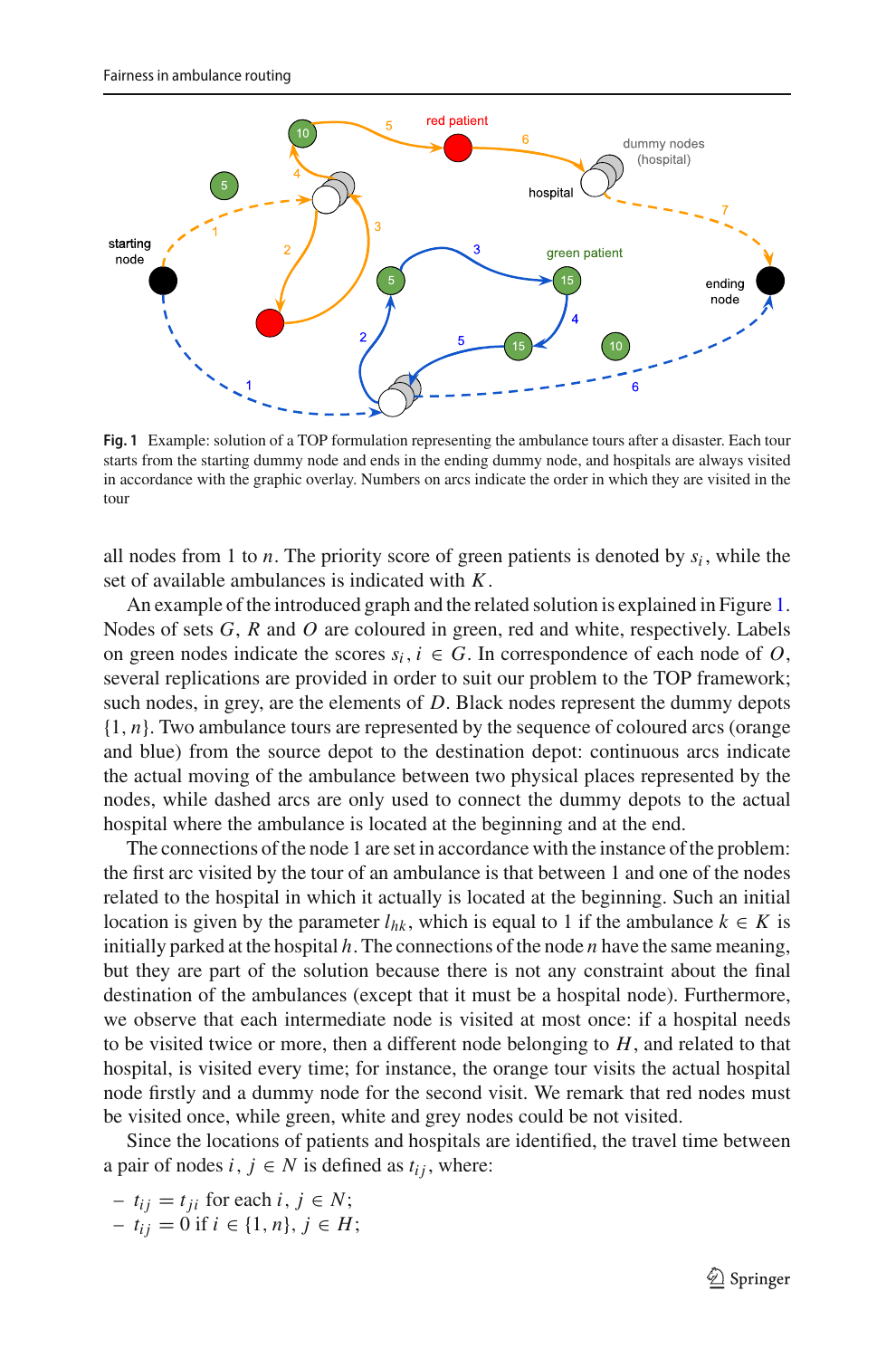| <b>Sets</b>               |                                                               | Parameters |                                                                                 |
|---------------------------|---------------------------------------------------------------|------------|---------------------------------------------------------------------------------|
| N                         | All nodes                                                     | $t_{i,i}$  | Travelling time between $i$ and $j$                                             |
| G                         | Green patients                                                | $f_i$      | Service time in the node $i$                                                    |
| R                         | Red patients                                                  | $T_{max}$  | Maximum tour duration                                                           |
| $\boldsymbol{P}$          | All patients                                                  | $S_i$      | Priority score of the green patient i                                           |
| 0                         | Actual hospitals                                              | $l_{hk}$   | Initial location of $k$ (1 if it is $h$ , 0 otherwise)                          |
| D                         | Dummy hospitals                                               |            |                                                                                 |
| H                         | All hospitals                                                 |            |                                                                                 |
| К                         | Ambulances                                                    |            |                                                                                 |
| <b>Decision variables</b> |                                                               |            |                                                                                 |
| $x_{ijk}$                 |                                                               |            | Takes 1 if ambulance $k$ visits node $i$ directly before node $j$ , 0 otherwise |
| $y_{ik}$                  | Takes 1 if ambulance $k$ visits patient $i$ , 0 otherwise     |            |                                                                                 |
| $z_{hk}$                  | Takes 1 if ambulance $k$ visits hospital $h$ , 0 otherwise    |            |                                                                                 |
| $m_{ih}$                  |                                                               |            | Takes 1 if red patient $i$ is transported to hospital $h$ , 0 otherwise         |
| $u_{ik}$                  | Position of the patient $i$ in the tour of the ambulance $k$  |            |                                                                                 |
| $w_i$                     | Visit time of the node $i$ (waiting time if $i$ is a patient) |            |                                                                                 |
| $C_{max}$                 | Maximum completion time of all red patients                   |            |                                                                                 |

#### <span id="page-7-0"></span>**Table 1** Notation

 $− t_{ij} = 0$  if *i*, *j* ∈ *H* are replications of the same actual hospital.

We take into account also the time spent by the ambulance on the nodes, to which we will always refer as the service time  $f_i$ ,  $i \in N \setminus \{1, n\}$ . Such time represents: (i) the on-place treatment duration when  $i \in G$ , (ii) the preparation time spent on the place when  $i \in R$ , and (iii) the time spent to release a red patient to the hospital when  $i \in H$ . We assume that hospitals can accept red patients regardless of the hospital capacity, and an ambulance can only carry one red patient at a time without giving other patients treatment in the meantime. We fix a maximum time  $T_{max}$  for each ambulance to provide treatments to patients and to complete its tour moving to a hospital. We resume the notation used in the model in Table [1.](#page-7-0)

Let us introduce the linear programming model of our problem based on the TOP framework. Constraint  $(1)$  ensures that all ambulances start their visit from the dummy depot node 1 and end on the dummy depot node *n*.

<span id="page-7-1"></span>
$$
\sum_{k \in K} \sum_{j \in P} x_{1jk} = \sum_{k \in K} \sum_{i \in P} x_{ink} = |K| \tag{1}
$$

Constraints [\(2\)](#page-7-2) impose that at the beginning each ambulance  $k \in K$  is located to the hospital node  $h \in H$ , in accordance with the value of the parameter  $l_{hk}$ .

<span id="page-7-2"></span>
$$
x_{1hk} = l_{hk}, \qquad \forall h \in H, k \in K \tag{2}
$$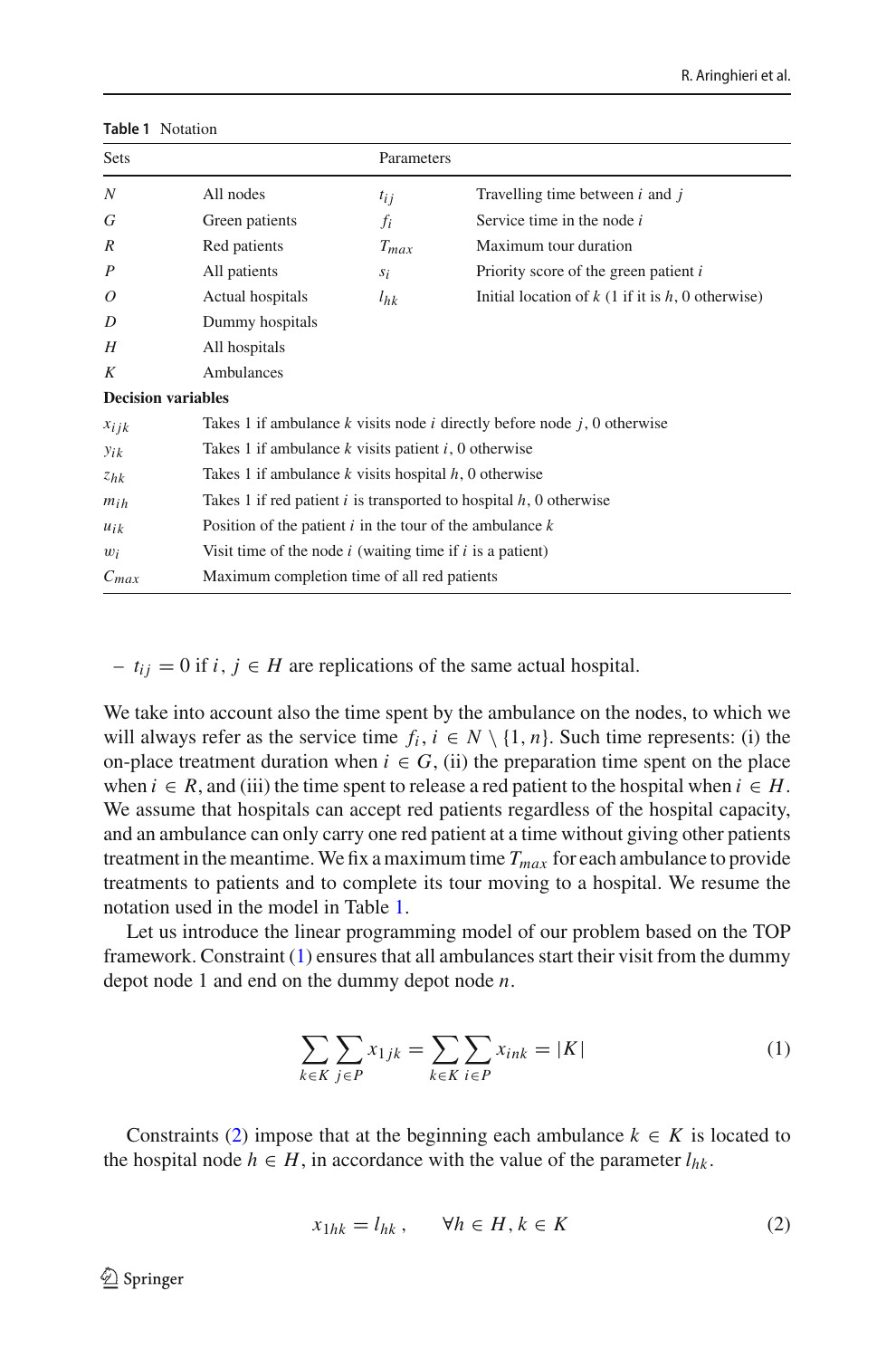Constraints  $(3)$ – $(4)$  guarantee that each green patient or hospital is visited at most once and each red patient must be visited once, respectively.

<span id="page-8-0"></span>
$$
\sum_{k \in K} y_{ik} \le 1, \qquad \forall i \in G \cup H \tag{3}
$$

$$
\sum_{k \in K} y_{ik} = 1, \qquad \forall i \in R \tag{4}
$$

Constraints [\(5\)](#page-8-1) imply that each ambulance should go to a hospital after visiting a red patient node.

<span id="page-8-1"></span>
$$
\sum_{j \in P} \sum_{k \in K} x_{ijk} = 0, \qquad \forall i \in R \tag{5}
$$

Constraints [\(6\)](#page-8-2) enforce the tour connectivity: when an ambulance visits a patient, it also has to leave that location. Furthermore, they allows the consistency of the decision variables  $x_{ijk}$  and the corresponding  $y_{ik}$ .

<span id="page-8-2"></span>
$$
\sum_{j \in N \setminus \{n\}} x_{jik} = \sum_{j \in N \setminus \{1\}} x_{ijk} = y_{ik}, \quad \forall i \in P, k \in K
$$
 (6)

Constraints [7](#page-8-3) ensure the respect of the time limit *Tmax* for each ambulance tour.

<span id="page-8-3"></span>
$$
\sum_{i \in P \cup H} \sum_{j \in P \cup H} t_{ijk} x_{ijk} + \sum_{i \in P} f_i y_{ik} + \sum_{h \in H} f_h z_{hk} \le T_{max}, \quad \forall k \in K \qquad (7)
$$

Constraints [8](#page-8-4) fix *zihk* to 1 when the hospital *h* is visited by the ambulance *k*.

<span id="page-8-4"></span>
$$
x_{ihk} \le z_{hk}, \qquad \forall i \in R, h \in H, k \in K \tag{8}
$$

Constraints  $(9)$ – $(11)$  are introduced to properly compute the visit time of the nodes, that is the waiting time for patient nodes and the arrival time to the hospital for the (actual and dummy) hospital nodes. The waiting time of each patient visited directly after a green patient is fixed by the constraints [\(9\)](#page-8-5), which take into account the waiting time and the service time of that patient, adding the travelling time between the two nodes. Similarly, constraints [\(10\)](#page-8-5) set the waiting time of a patient visited directly after a hospital. In this case the service time at the hospital is considered only if that node is not the starting location of the ambulance. The same rationale is used for the constraints [\(11\)](#page-8-5), which allows the computation of the arrival time at the hospital after visiting a patient node (that can be after a red patient node or after the last green patient of the ambulance tour). Big-M is used in these three constraints.

<span id="page-8-5"></span>
$$
w_i + f_i + t_{ij} \le w_j + (1 - x_{ijk})M, \quad \forall i \in G, j \in P, k \in K
$$
 (9)

$$
w_h + (1 - l_{hk})f_h + t_h j \le w_j + (1 - x_{ijk})M, \quad \forall h \in H, j \in P, k \in K \quad (10)
$$

$$
w_i + f_i + t_{ih} \le w_h + (1 - x_{ihk})M, \quad \forall i \in P, h \in H, k \in K \quad (11)
$$

 $\mathcal{D}$  Springer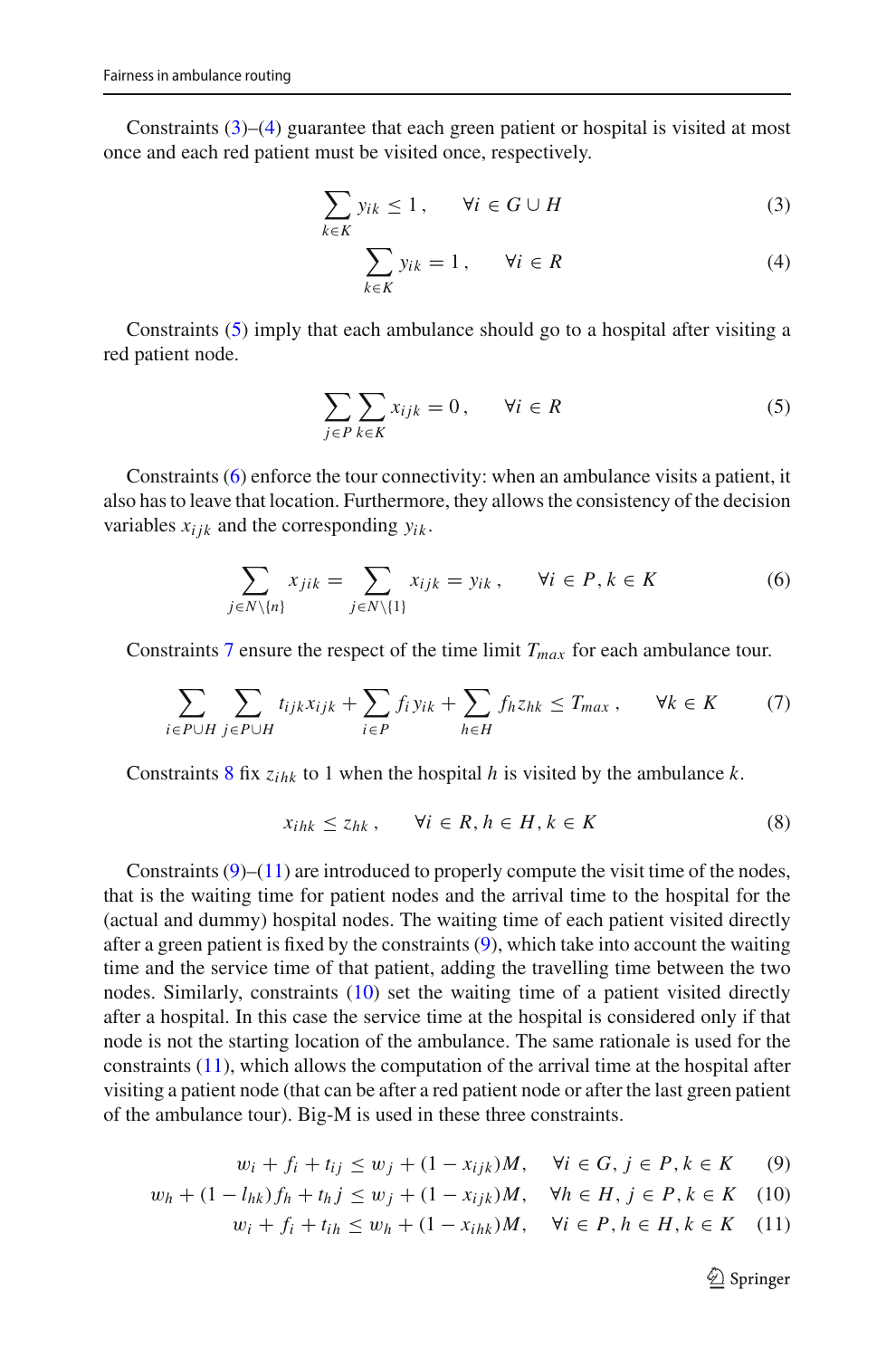

<span id="page-9-0"></span>**Fig. 2** Example: how the constraints [\(9\)](#page-8-5)- [\(11\)](#page-8-5) work

We report an example in Fig. [2](#page-9-0) to describe how these constraints work. In order to simplify the description, let us assume to have only one actual hospital *h* and we indicated all its dummy nodes with the same notation. Then, we consider a single tour, since the waiting times of patients visited on different tours do not affect each other. Let us consider a tour in which the ambulance starts from the hospital  $h$ , then it moves on the green patient *g*, which requires a certain service time and a travelling time to reach the next node, that is the patient  $r$ . After visiting  $r$  on her/his location with a duration equal to the patient's service time *fr*, the patient is transported to the hospital *h* (i.e., on a node which is one of its replications), where the ambulance spent other time before to travel to the next place, that is the green patient *g* . When the service time of this patient is elapsed, the ambulance goes back to the hospital to finish the tour. Constraints [\(9\)](#page-8-5) relate the waiting times of the patients  $g$  and  $r$ , then constraints [\(11\)](#page-8-5) bind the visit time of *h* on the basis of  $w_r$ , and finally the waiting time of  $g'$  is related to the visit time of  $r$  through constraints  $(10)$ .

Constraints [\(12\)](#page-9-1) is used to compute the maximum completion time of the red patients, that will be minimised within the proposed objective functions. The completion time is defined as the time elapsed from the beginning of the ambulance tour up to the release of the patient at the hospital. Constraints [\(13\)](#page-9-1) are used to compute the value of the binary variable  $m_{ih}$ , which indicate in which hospital a red patient is transported and is used in constraints [\(12\)](#page-9-1).

<span id="page-9-1"></span>
$$
C_{max} \ge w_i + f_i + m_{ih}(t_{ih} + f_h), \quad \forall i \in R, h \in H
$$
 (12)

$$
m_{ih} \ge \sum_{k \in K} x_{ihk}, \quad \forall i \in R, h \in H \tag{13}
$$

Finally, constraints  $(14)$ – $(15)$  are necessary to prevent sub tours.

<span id="page-9-2"></span>
$$
2 \le u_{ik} \le n, \quad \forall i \in N \setminus \{1\}, k \in K \tag{14}
$$

$$
u_{ik} - u_{jk} + 1 \le (n - 1)(1 - x_{ijk}), \quad \forall i, j \in N \setminus \{1\}, k \in K
$$
 (15)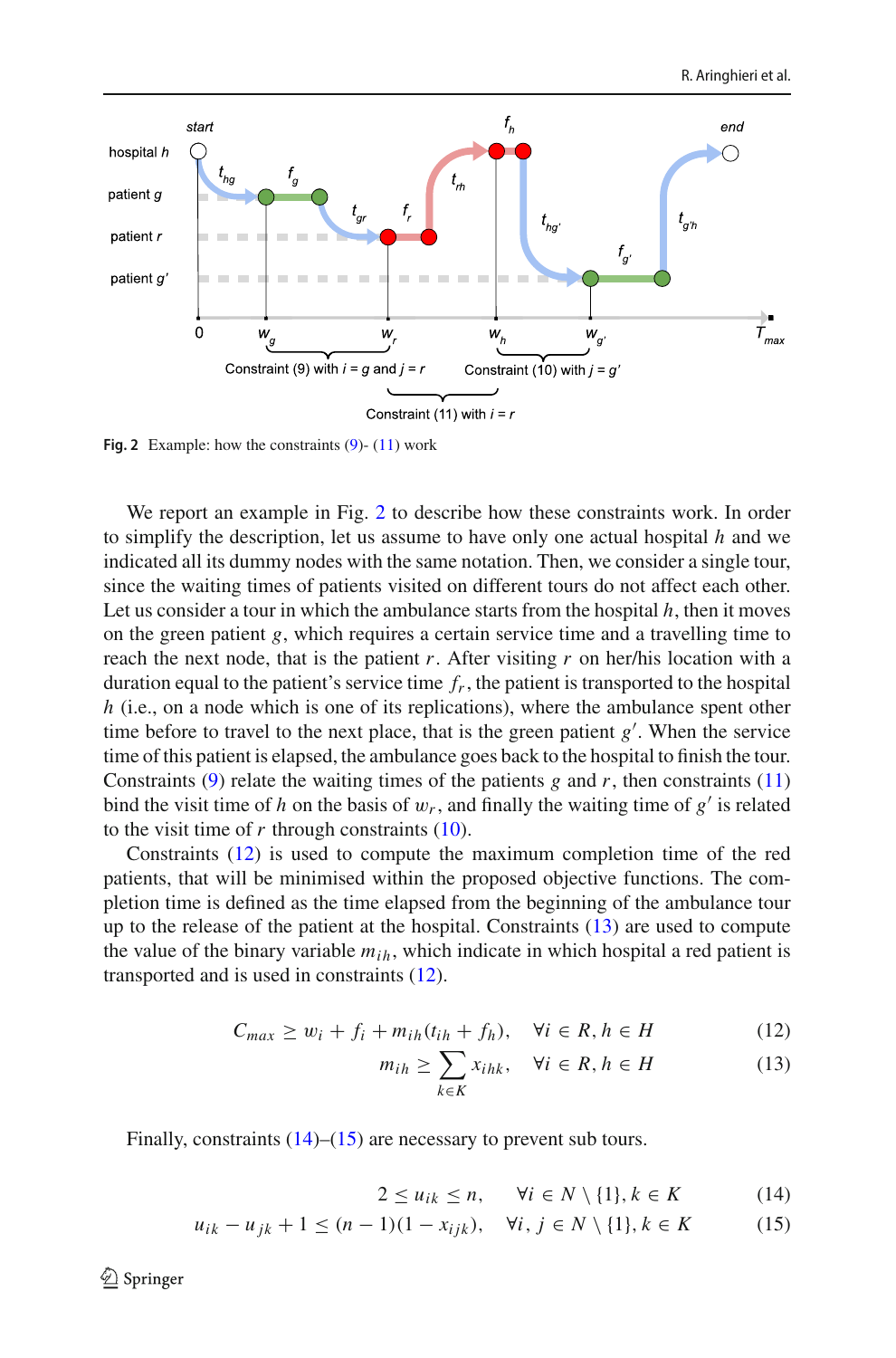As discussed at the beginning of this section, two objectives emerge from the analysis of the problem: the fairness in reducing the red patient waiting times, and the efficiency in collecting the green patient scores. The former is the minimisation of  $C_{max}$ , while the latter is the maximisation of the value  $\sigma_G$  equal to the sum of the scores of all the green patients visited. To deal with these conflicting objectives at the same time, we adopt the hierarchical objective function modelling approach to represent the two objectives. Such an approach allows us to optimise the higher level objective, and then to improve as much as possible the lower level objective without deteriorating the higher level one.

We propose two hierarchical objective functions that differ in the hierarchy in order to evaluate the differences between the resulting solutions, as reported in Sect. [5.](#page-14-0) Such objective functions are subject to the constraints  $(1)$ – $(15)$  and consist of two levels corresponding to the two different goals. The former  $z_f$  [\(16\)](#page-10-0) puts the minimisation of  $C_{max}$  at the higher level and the maximisation of  $\sigma_G$  at the lower level. The latter  $z_e$  [\(17\)](#page-10-0) reverses the two levels with respect to the first one. The constants  $\alpha_1$  and  $\alpha_2$ have to be fixed in such a way to ensure the hierarchy of the two components from a numerical point of view: we set  $\alpha_1 = \sum_{i \in G} s_i + 1$  and  $\alpha_2 = T_{max} + 1$ .

<span id="page-10-0"></span>
$$
\min z_f = \alpha_1 C_{max} - \sum_{k \in K} \sum_{i \in G} s_i y_{ik} \tag{16}
$$

$$
\max z_e = \alpha_2 \sum_{k \in K} \sum_{i \in G} s_i y_{ik} - C_{max} \tag{17}
$$

As discussed in Anaya-Arenas et al[.](#page-21-1) [\(2018\)](#page-21-1), the min-max approach is just one of the possible ways to represent and model the fairness. Alternative approaches include deprivation-like models (as reported in Sect. [3\)](#page-4-0) or survival functions (see, e.g., Knight et al[.](#page-21-19) [2012](#page-21-19)). Our approach is in continuity with the work Talarico et al[.](#page-22-1) [\(2015\)](#page-22-1), which inspired this work, and justified by the fact that the min-max approach seems more suitable to evaluate the price of fairness (Nicosia et al[.](#page-21-5) [2017](#page-21-5)) through the hierarchical objective functions [\(16\)](#page-10-0) and [\(17\)](#page-10-0).

To explain better how the two objective functions  $z_f$  [\(16\)](#page-10-0) and  $z_e$  [\(17\)](#page-10-0) work, we can consider the example depicted in Fig. [1,](#page-6-0) which could represent the best solution for the proposed model using *ze*. We can observe that in the orange tour a red patient is visited after a green patient. Such a tour can not be an optimal solution using  $z_f$ : as a matter of fact, a change of the visit order of those patients can minimise the value of  $C_{max}$ , which means that red patients have a lower maximum completion time. Generally, we expect that setting the fairness component at the higher level of the hierarchical objective function, red patients are all visited at the beginning of the  $|K|$  tours, as depicted in Fig. [3.](#page-11-1) After minimising the value of  $C_{max}$ , the objective function  $(16)$ maximises the scores collected in the green nodes without having an impact on the red patients. Conversely, the tours in Fig. [1](#page-6-0) maximises the collected scores, but they take into account how soon the red patients are visited, unless it is possible to decrease their completion time without decreasing the value of  $\sigma$ <sup>*G*</sup>.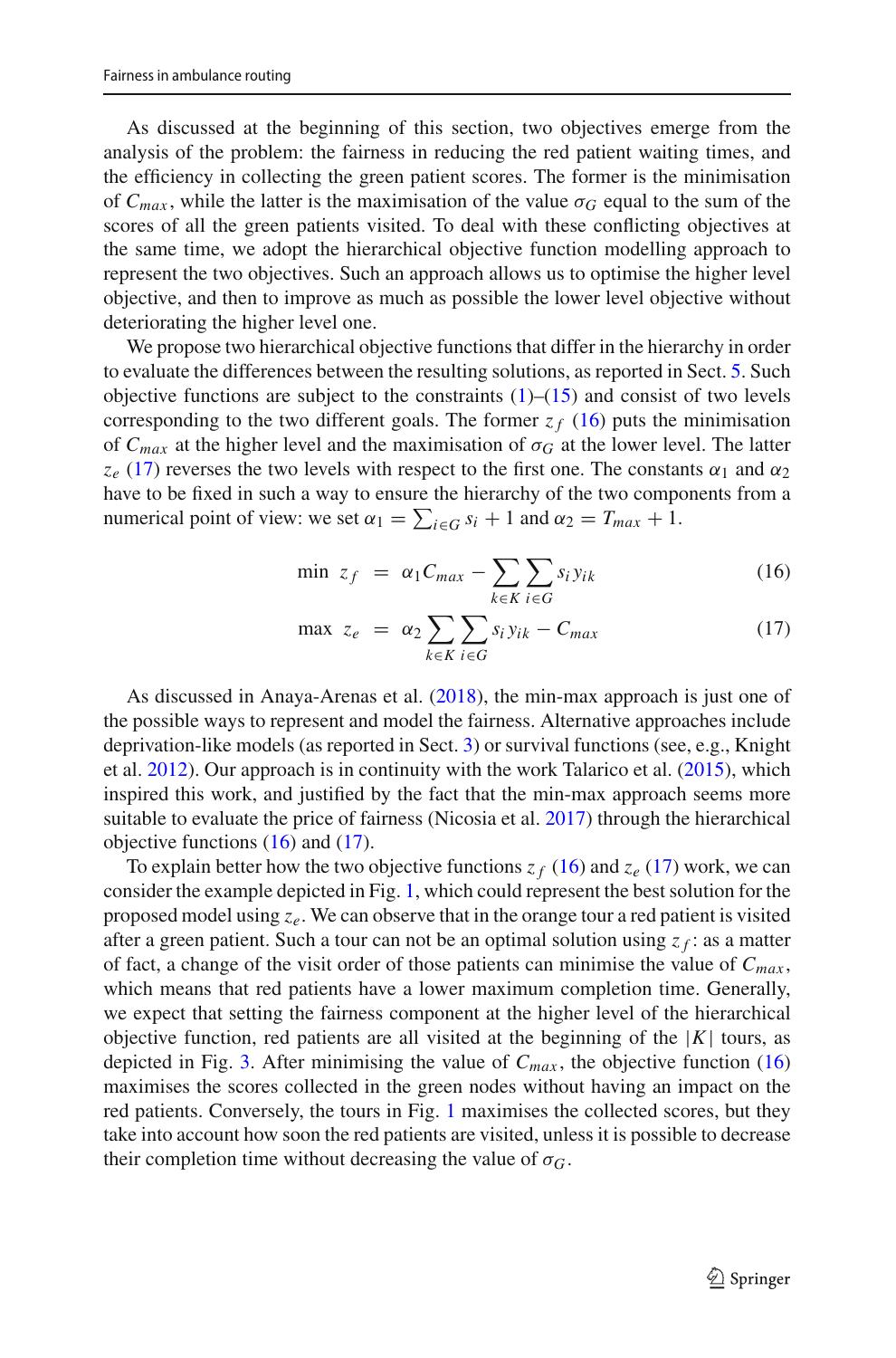

<span id="page-11-1"></span>**Fig. 3** Example: fairness solution of a TOP formulation representing the ambulance tours after a disaster. Each tour starts from the starting dummy node and ends in the ending dummy node, and hospitals are always visited in accordance with the graphic overlay. Numbers on arcs indicate the order in which they are visited in the tour

## <span id="page-11-0"></span>**4 Solution algorithm**

As soon as the complexity of the instance increases due to an increase in the number of patients and/or the number of teams, an *ad hoc* and efficient solution algorithm is required. In this section, we report a new hybrid algorithm based on a machine learning and neighbourhood search, which is capable of largely reducing the solution running time especially when the complexity of the problem increases. In the following, we report the basic elements of the algorithm highlighting its differences when dealing with the two different objective functions  $z_f$  and  $z_e$ . Finally, we describe the whole solution algorithm.

## <span id="page-11-2"></span>**4.1 Initial solution based on a machine learning approach**

Due to the complexity of computing a tour for each ambulance (as depicted in Figs. [1](#page-6-0) and [3\)](#page-11-1), the basic idea is to find proper clusters of nodes belonging to *N* to ease the computation of good initial tours. This approach takes up the well-known *cluster-first route-second* algorithm for solving routing problems with some *ad hoc* improvements.

The clusters of nodes belonging to *N* are computed through a Machine Learning algorithm called Spectral Clustering (SC) (Ng et al[.](#page-21-20) [2001](#page-21-20)). The spectral clustering is an algorithm used to identify communities of nodes in a graph based on the edges connecting them. It makes use of a similarity matrix that consists in a quantitative assessment of the relative similarity of each pair of nodes in the graph or points in the dataset. In our implementation, the similarity matrix is a function of the distance between two nodes in such a way that closer nodes are more similar than distant nodes. The advantage of using a spectral clustering algorithm instead of the classical K-Means algorithm (MacQuee[n](#page-21-21) [1967\)](#page-21-21) is to have a more general and effective initial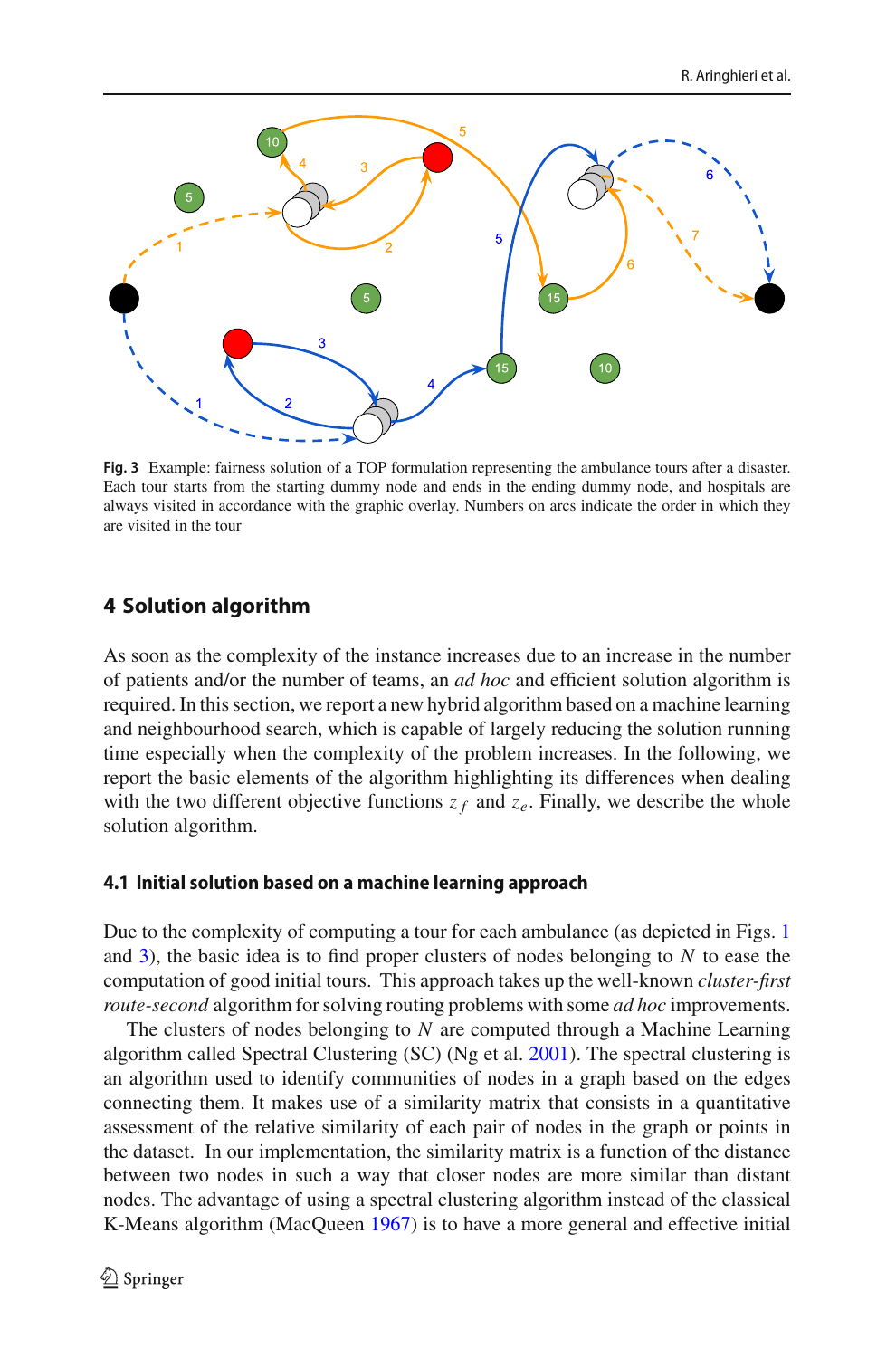procedure, which can be adapted to different classes of instances having different distance measures.

In the beginning, the set *G* is clustered in  $|K|$  clusters using the SC algorithm. Then, the cardinality of the clusters obtained from *G* is balanced by moving a green node from a cluster to another in such a way to minimise the average distance of the destination cluster to the others. After computing some clusters from the set *R* using the SC algorithm, each red cluster is added to the closest (in terms of average distance among nodes) green cluster. Again, to regain a balanced cardinality, red nodes are moved to other clusters to minimise the average distance of the destination cluster to the others. Finally, the nodes belonging to *H* are added to the current clusters following the same procedure adopted for the nodes in *R*.

Such clusters are then the input for a single team customised version of the linear program described in Sect. [3](#page-4-0) to compute the initial tour of the team associated with each one of the  $|K|$  clusters. When dealing with the  $z_f$  objective function, the customised single team linear program imposes that all red nodes are visited before the first green node. Conversely, when dealing with the  $z_e$  objective function, we adopt the same customised linear program but with the aim of maximising the overall score.

## <span id="page-12-0"></span>**4.2 Improving the solution using ad hoc neighbourhoods**

The initial solution is composed of  $|K|$  feasible tours that could be not optimal. Such a solution is then improved by a neighbourhood search. First, we describe the ad hoc neighbourhoods and then how they are used within the neighbourhood search framework.

## *Neighbourhoods for red patients.*

We introduce three neighbourhoods aimed at intensifying or diversifying the search on the current solution operating on nodes belonging to *R*.

The neighbourhood *N*<sup>1</sup> swaps two red nodes belonging to the same tour to generate a new feasible tour aimed at reducing the overall tour duration. On the contrary, the neighbourhood *N*<sup>2</sup> swaps two red nodes belonging to two different tours to generate two new feasible tours aimed at reducing the duration of each tour. Finally, neighbourhood *N*<sup>3</sup> shifts one red node (and the subsequent hospital node) from a tour to another one in such a way to generate a feasible solution aimed at reducing the duration of each tour.

All the neighbourhoods select the best feasible move (best improvement) but only *N*<sup>2</sup> and *N*<sup>3</sup> select such a move even if it worsens the current one. To avoid cycles, tabu lists have been introduced as depicted below.

## *Neighbourhoods for hospitals.*

We introduce two neighbourhoods aimed at intensifying or diversifying the search on the current solution operating on nodes belonging to *H*.

The neighbourhood *N*<sup>4</sup> swaps one hospital node belonging to a tour with one hospital node not visited in such a way to reduce the tour duration but maintaining the feasibility. The neighbourhood  $N_5$  randomly selects one-third of the nodes in  $H$  and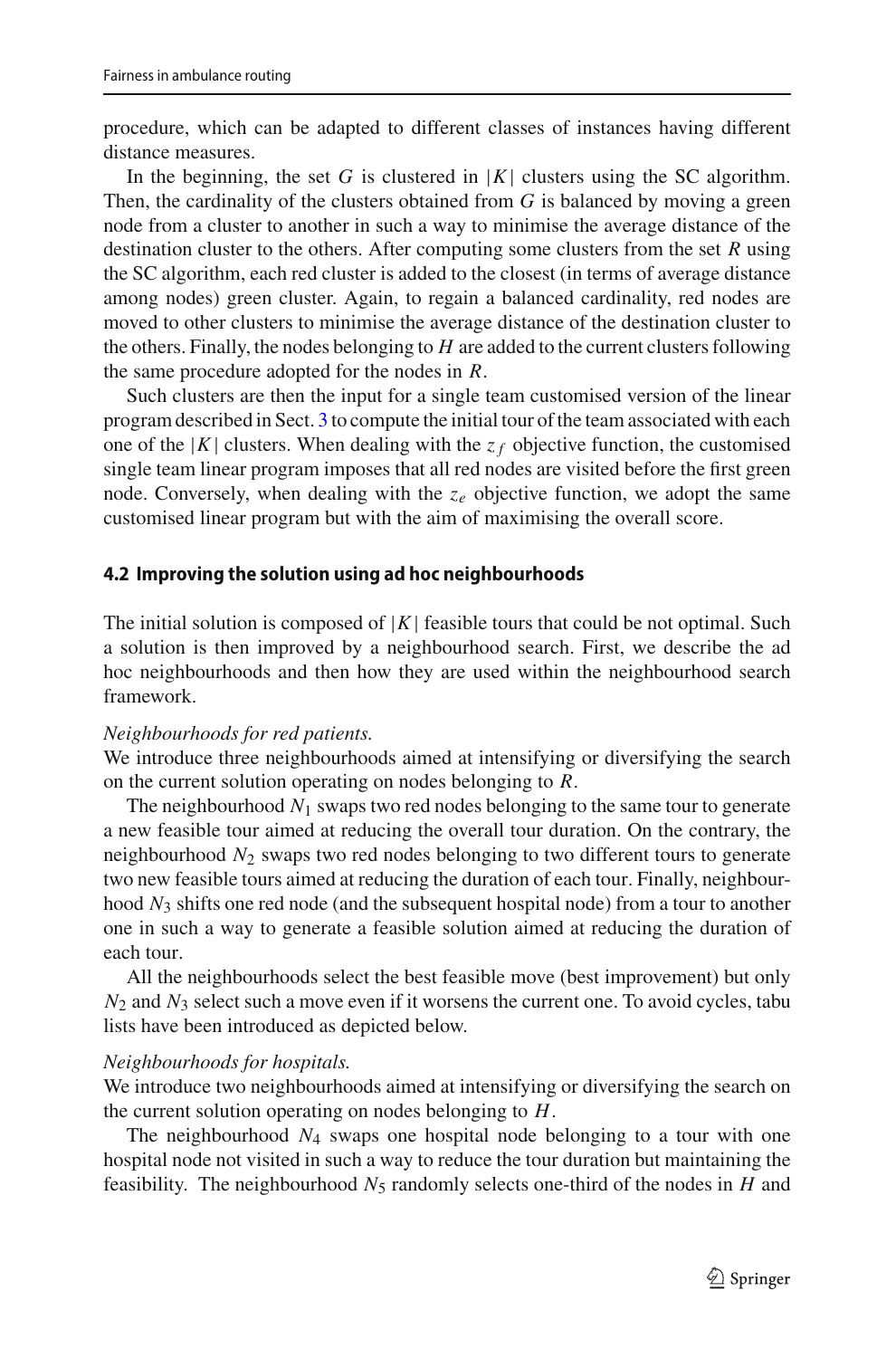visited by one tour. Each selected node is then substituted by another node in *H* but not visited.

Both neighbourhoods select the best feasible move (best improvement) even if it worsens the current one. To avoid cycles, tabu lists have been introduced as depicted below.

#### *Neighbourhoods for green patients.*

We introduce three neighbourhoods aimed at intensifying or diversifying the search on the current solution operating on nodes belonging to *G*.

The neighbourhoods  $N_6$  and  $N_7$  are aimed at improving the overall priority score. The neighbourhood  $N_6$  swaps one green node belonging to a tour with one green node not visited in such a way to generate a feasible solution inserting the new node to reduce, if possible, the tour duration and, in the case of  $z_f$ , inserting the new green node after all the reds. The neighbourhood  $N<sub>7</sub>$  inserts one green node not visited into a tour in such a way to generate a feasible solution inserting the new node to reduce, if possible, the tour duration and, in the case of  $z_f$ , inserting the new green node after all the reds.

All the neighbourhoods select the best feasible move (best improvement) even if it worsens the current one. To avoid cycles tabu lists have been introduced as depicted below.

Finally, the neighbourhoods  $N_8$  removes one-third of the nodes belonging to  $G$  and visited by one tour selecting them among those with a minimal value of the ratio

$$
\frac{s_i}{t_{hi} + f_i + t_{ij}}
$$

where *h* and *j* are respectively the node that precedes and that follows the node *i*. The rationale is to remove from the solution those patients whose marginal score is minimum to free up time in such a way to allow the visit of more *profitable* patients. Note that the ratio is updated after each deletion.

#### *Avoiding cycles.*

To avoid cycles during the exploration of the above neighbourhoods, two types of tabu lists are used.

The first one *L*<sup>1</sup> avoids a node to come back to its starting tour for a number of iterations after a move while the second one *L*<sup>2</sup> blocks one node to be moved from its destination tour for a number of iterations after a move. According to this description and the type of nodes, we use  $L_1^G$  and  $L_2^G$  (with lengths  $\ell_1^G$  and  $\ell_2^G$ , respectively) for green nodes,  $L_1^H$  and  $L_2^H$  (with lengths  $\ell_1^H$  and  $\ell_2^H$ , respectively) for hospital nodes, and  $L_1^R$  and  $L_2^R$  (with lengths  $\ell_1^R$  and  $\ell_2^R$ , respectively) for red nodes. All four tabu lists are implemented using tabu tags (Gendreau et al[.](#page-21-22) [1994\)](#page-21-22).

#### *The solution algorithm.*

We have all the elements to describe the complete algorithm. A pseudocode of our solution approach is reported in Algorithm [1.](#page-14-1)

After computing the initial solution (line [1\)](#page-14-2), the algorithm starts a cycle of  $I_{tot}$  iterations (line [4\)](#page-14-3). At each iteration, the selected neighbourhood is visited once generating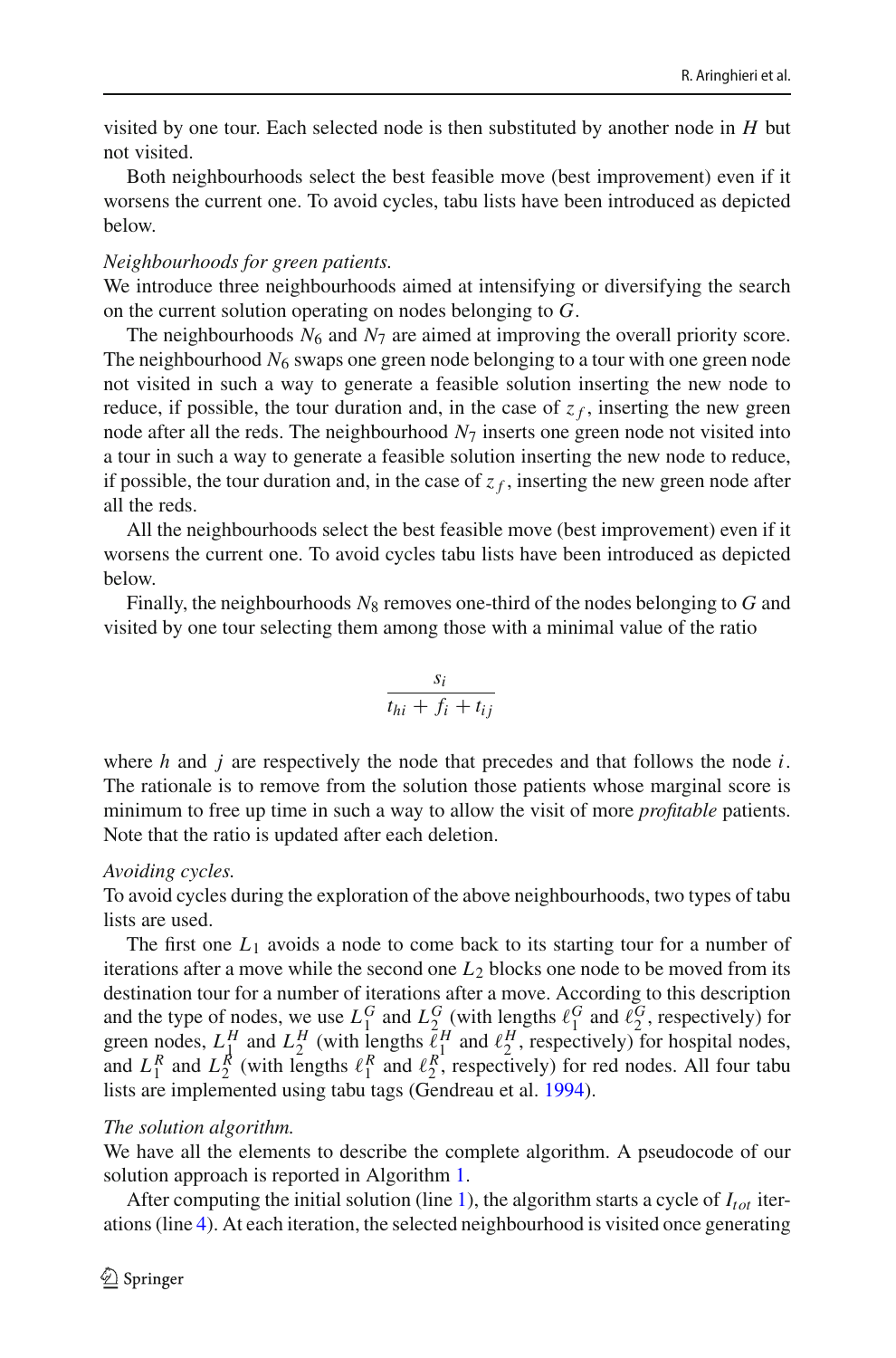a new solution (lines [5](#page-14-4) and [6\)](#page-14-5). Such a neighbourhood is selected from the sequence  $N_1$ ,  $N_2$ ,  $N_4$ ,  $N_6$ ,  $N_7$  and  $N_3$ : for instance, after using  $N_1$  the next iteration uses  $N_2$ , and the next  $N_4$ , and so on. After  $I_{ni}$  not improving iterations (line [11\)](#page-14-6), the algorithm restarts the search applying the neighbourhoods  $N_5$  and  $N_8$ . The algorithm ends by returning the best solution computed (line [12\)](#page-14-7).

#### **Algorithm 1:** Solution algorithm *A*

```
Data: G, R, H, K, s<sub>i</sub>, f<sub>i</sub>, f<sub>i</sub>, t<sub>ij</sub>, t<sub>max</sub>;
   Result: solution S = [T^1, \dots, T^{|K|}];
   /* compute the initial solution (Sect. 4.1) */
 1 (z<sup>'</sup>, S<sup>'</sup>) ← initialSolution(G, R, H);
 2 (z^*, S^*) ← (z', S');
   /* solution improving phase (Sect. 4.2) */
3 \text{ } ni = ni = 0;4 while ni < I_{tot} do
5 N<sub>c</sub> := selectNextNeighbourhood(N_1, N_2, N_4, N_6, N_7, N_3);
 \bullet (z', S') := \text{neighborhoodSearch}(N_c, z', S')/* with tabu list update */7 \| if (z', S') is best than (z<sup>*</sup>, S<sup>*</sup>) then
 8 \left| \begin{array}{c} (z^*, S^*) \leftarrow (z', S'); nip = 0; \end{array} \right.9 else
10 nip = nip + 1;11 \left[ if nip = I_{ni} then (z', S') ← restartSearch(N_5, N_8, z', S') ni = ni + 1;
12 return (z∗, S∗);
```
# <span id="page-14-7"></span><span id="page-14-6"></span><span id="page-14-1"></span><span id="page-14-0"></span>**5 Quantitative analysis**

In this section we present a quantitative analysis performed on a set of realistic instances (reported in Sect. [5.1\)](#page-14-8) in order (i) to evaluate the quality and the efficiency of the algorithm  $A$  proposed in Sect. [4,](#page-11-0) and (ii) to compare the fair solution and the system optimum (reported in Sect. [5.2\)](#page-15-0).

## <span id="page-14-8"></span>**5.1 The generation of realistic instances**

We generate a set of 24 benchmark instances exploiting the instance generator presented in Aringhieri et al[.](#page-21-23) [\(2019\)](#page-21-23), which has been modified in such a way to partition the nodes into three different types (hospital, green patient and red patient) and to label: (i) the green patients with a score in 5, 10, 15 with uniform probability, (ii) all patients with a service time (minutes) generated with a uniform distribution in [5, 35] for the green patients and in [2, 15] for the red patients, (iii) all hospitals with a fixed service time of 10 minutes. Coordinates have been scaled considering a square area of 900 *km*2, then travelling times have been computed through the Euclidean distance between nodes and considering an average speed of 50 km/h.

We generated 8 instances for three different numbers of patients: 10, 25 and 50. The size of the instances is the same of those tested in Talarico et al[.](#page-22-1) [\(2015](#page-22-1)). Each instance differs for the coordinates of the nodes, the distribution of the red patients (scattered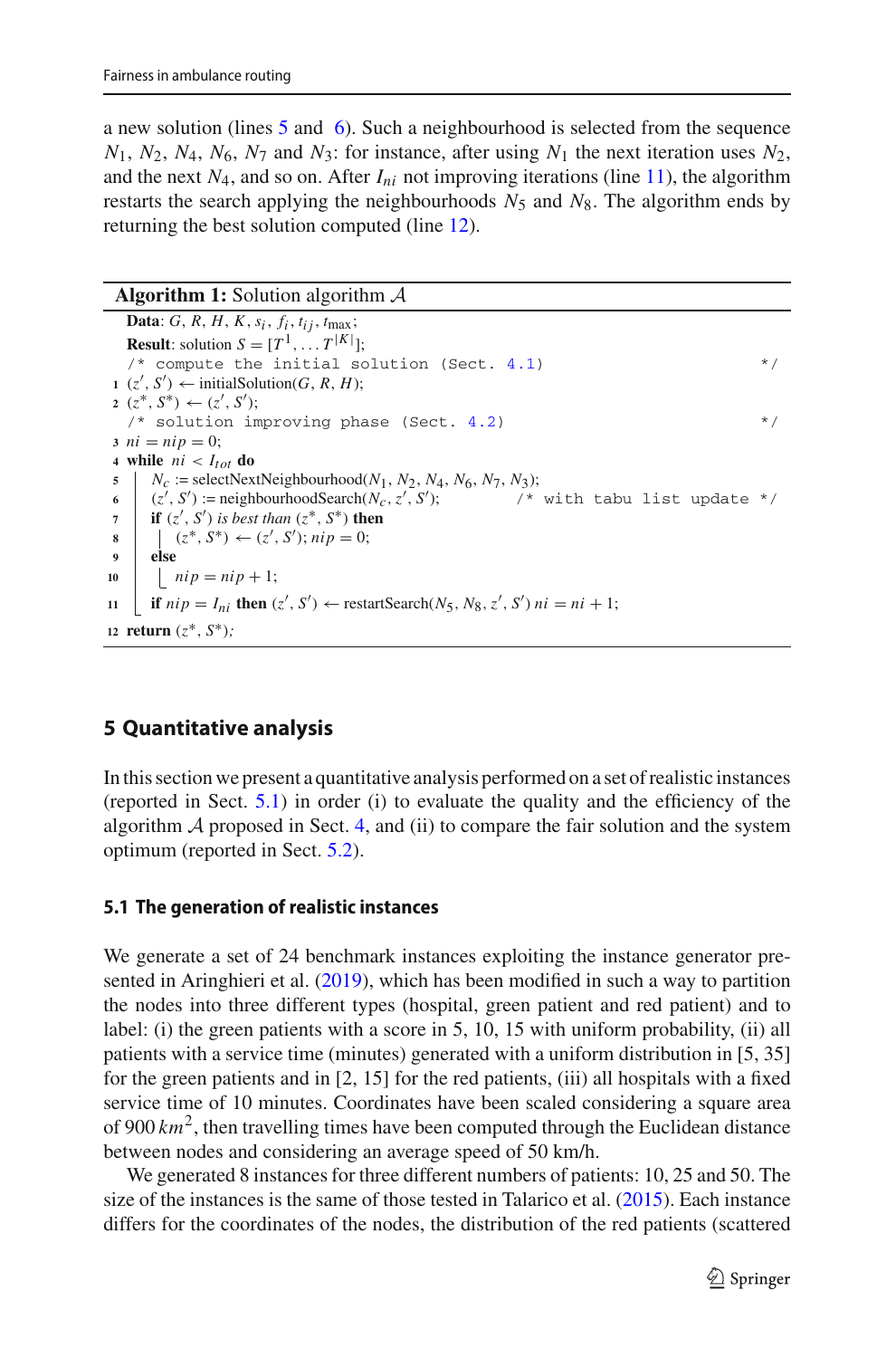| id       | N   | G      | R              | Red distr. | O              | D   | K              | $T_{\text{max}}$ (min) |
|----------|-----|--------|----------------|------------|----------------|-----|----------------|------------------------|
| P10C3O1  | 18  | 7      | 3              | Clustered  | 1              | 5   | $\mathbf{1}$   | 248                    |
| P10S3O1  | 18  | 7      | 3              | Scattered  | 1              | 5   | 1              | 248                    |
| P10C4O1  | 19  | 6      | $\overline{4}$ | Clustered  | $\mathbf{1}$   | 6   | $\mathbf{1}$   | 315                    |
| P10S4O1  | 19  | 6      | $\overline{4}$ | Scattered  | 1              | 6   | 1              | 315                    |
| P10C3O2  | 26  | $\tau$ | 3              | Clustered  | $\mathfrak{2}$ | 12  | $\mathfrak{2}$ | 135                    |
| P10S3O2  | 26  | 7      | 3              | Scattered  | $\overline{c}$ | 12  | $\mathfrak{2}$ | 135                    |
| P10C4O2  | 28  | 6      | $\overline{4}$ | Clustered  | $\mathfrak{2}$ | 14  | $\mathfrak{2}$ | 135                    |
| P10S4O2  | 28  | 6      | $\overline{4}$ | Scattered  | $\mathfrak{2}$ | 14  | $\mathfrak{2}$ | 135                    |
| P25C6O2  | 54  | 17     | 8              | Clustered  | $\mathfrak{2}$ | 25  | 3              | 203                    |
| P25S6O2  | 54  | 17     | 8              | Scattered  | $\overline{c}$ | 25  | 3              | 203                    |
| P25C8O2  | 58  | 15     | 10             | Clustered  | $\overline{c}$ | 29  | 3              | 225                    |
| P25S8O2  | 58  | 15     | 10             | Scattered  | $\mathfrak{2}$ | 29  | 3              | 225                    |
| P25C6O3  | 70  | 17     | 8              | Clustered  | 3              | 40  | $\overline{4}$ | 167                    |
| P25S6O3  | 70  | 17     | 8              | Scattered  | 3              | 40  | $\overline{4}$ | 167                    |
| P25C8O3  | 76  | 15     | 10             | Clustered  | 3              | 46  | $\overline{4}$ | 169                    |
| P25S8O3  | 76  | 15     | 10             | Scattered  | 3              | 46  | $\overline{4}$ | 160                    |
| P50C12O3 | 120 | 35     | 15             | Clustered  | 3              | 65  | 5              | 203                    |
| P50S12O3 | 120 | 35     | 15             | Scattered  | 3              | 65  | 5              | 180                    |
| P50C16O3 | 135 | 30     | 20             | Clustered  | 3              | 80  | 5              | 248                    |
| P50S16O3 | 135 | 30     | 20             | Scattered  | 3              | 80  | 5              | 257                    |
| P50C12O4 | 146 | 35     | 15             | Clustered  | $\overline{4}$ | 90  | 6              | 158                    |
| P50S12O4 | 146 | 35     | 15             | Scattered  | 4              | 90  | 6              | 158                    |
| P50C16O4 | 166 | 30     | 20             | Clustered  | 4              | 110 | 6              | 225                    |
| P50S16O4 | 166 | 30     | 20             | Scattered  | $\overline{4}$ | 110 | 6              | 212                    |
|          |     |        |                |            |                |     |                |                        |

<span id="page-15-1"></span>**Table 2** Characteristics of the realistic benchmark instances

or clustered), the number of hospitals, and the number of ambulances. Then, for each instance, we used the 1-tree bound for the Travelling Salesman Problem (Valenzuela and Jone[s](#page-22-16) [1997\)](#page-22-16) as lower-bound of the travelling time needed to visit all the nodes with only 1 ambulance. We sum all the service times to the 1-tree bound value to have a lower bound *L B* of the total time. Then, we find a value of in [0.8 *L B*, 1.2 *L B*], in such a way to have feasible but non-trivial solutions (e.g., the available time is sufficient to serve all the red patients but not large enough to visit all the green ones easily). The characteristics of the instances are resumed in Table [2,](#page-15-1) in which we highlight how the dimension of the graph increases with the increasing of the number of ambulances, hospitals and red patients, because of the number of dummy hospital nodes, that is  $|D| = |K| + |O|(|K| + |R|).$ 

# <span id="page-15-0"></span>**5.2 Computational analysis**

The aim of this section is to report the quantitative analysis on the realistic instances described in the previous section. First we summarise the analysis performed using a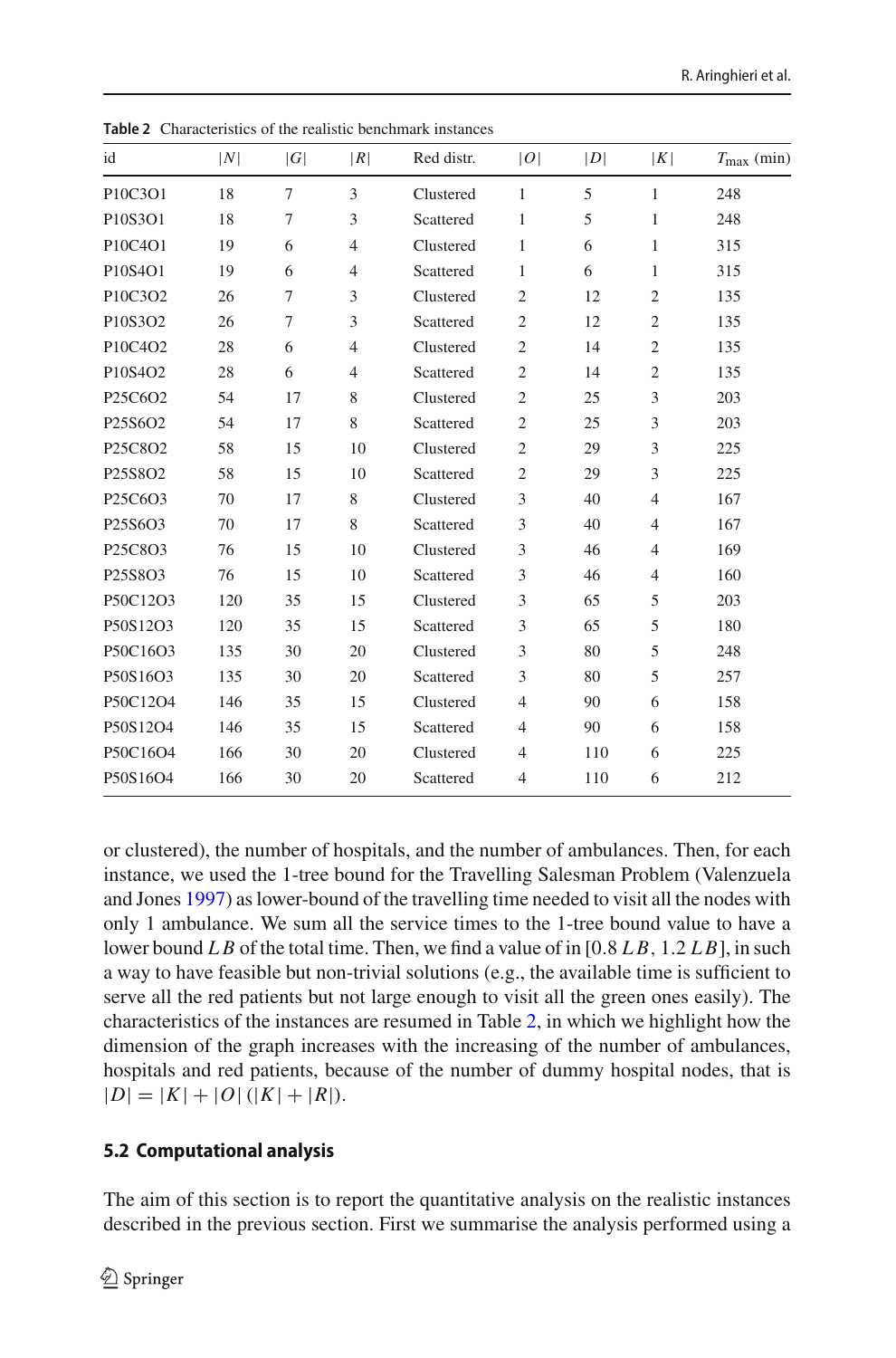|                                               | Fairness |                  |       |        |                       | Efficiency |                       |       |        |                  |
|-----------------------------------------------|----------|------------------|-------|--------|-----------------------|------------|-----------------------|-------|--------|------------------|
|                                               | $z_f$    | $C_{\text{max}}$ | secs. | $z_e$  | $\sigma$ <sub>G</sub> | $z_e$      | $\sigma$ <sub>G</sub> | secs. | $z_f$  | $C_{\text{max}}$ |
| P <sub>10</sub> C <sub>3</sub> O <sub>1</sub> | 11.987   | 182              | 7.5   | 6043   | 25                    | 10.959     | 45                    | 0.4   | 16.191 | 246              |
| P10S3O1                                       | 7698     | 138              | 19.8  | 7332   | 30                    | 10,961     | 45                    | 0.3   | 13.619 | 244              |
| P <sub>10</sub> C <sub>4</sub> O <sub>1</sub> | 15,509   | 219              | 96.7  | 12.421 | 40                    | 17,077     | 55                    | 0.2   | 21,458 | 303              |
| P10S4O1                                       | 14.676   | 241              | 11.4  | 7659   | 25                    | 12.335     | 40                    | 0.2   | 18.565 | 305              |
| P <sub>10</sub> C <sub>3</sub> O <sub>2</sub> | 5783     | 88               | 294.9 | 3312   | 25                    | 6679       | 50                    | 15.9  | 7936   | 121              |
| P10S3O2                                       | 4063     | 73               | 383.5 | 3327   | 25                    | 5986       | 45                    | 13.5  | 7459   | 134              |
| P <sub>10</sub> C <sub>4</sub> O <sub>2</sub> | 6218     | 88               | 667.2 | 3992   | 30                    | 7355       | 55                    | 12.9  | 8820   | 125              |
| P10S4O2                                       | 6659     | 94               | 229.4 | 1946   | 15                    | 7353       | 55                    | 18.8  | 8962   | 127              |

<span id="page-16-0"></span>**Table 3** CPLEX: computational results over the benchmark instances with 10 patients

general purpose solver to solve the mathematical model with the hierarchical objective functions  $z_f$  [\(16\)](#page-10-0) and  $z_e$  [\(17\)](#page-10-0). Then, we discuss the efficiency and the quality of the solutions computed by our algorithm. Finally, we provide a comparison between the *z <sup>f</sup>* and *ze* solutions to assess the so called price of fairness (Nicosia et al[.](#page-21-5) [2017\)](#page-21-5).

All the computational tests have been performed on a standard desktop computers equipped with a Intel Core i7-8700 3.20GHz with 12 cores, and 16 Gb of memory. The integer linear programs resulting from the discussion reported in Sect. [3](#page-4-0) has been implemented adopting OPL language and solved with CPLEX 12.9 with default settings. We would remark that the default settings use all the cores available reducing the overall running time instead of using only one core. The algorithm *A* has been implemented in Python using the following parameter settings:  $I_{tot} = 2000$ ,  $I_{ni} = 20$ ,  $\ell_1^G = 5$  and  $\ell_2^G = 7$ ,  $\ell_1^H = 5$  and  $\ell_2^H = 7$ ,  $\ell_1^R = 10$  and  $\ell_2^R = 15$ .

Table [3](#page-16-0) reports the computational results obtained with CPLEX on the first 8 instances, for which the optimal solution has been computed. The table contains two sets of columns. The first set (under the name *fairness*) reports the values  $z_f$  and  $C_{\text{max}}$  of the solution computed, and the running time in seconds; then the columns  $z_e$ and  $\sigma$ <sup>*G*</sup> report the efficiency values computed on the fairness solution. On the contrary, the second set (under the name *efficiency*) reports the values  $z_e$  and  $\sigma_G$  of the solution computed, and the running time in seconds; then the columns  $z_f$  and  $C_{\text{max}}$  report the fairness values computed on the efficiency solution. The columns have the same meaning also in Tables [4](#page-17-0) and [5](#page-17-1) .

We observe a consistent difference in running time: actually, the computation of a fairness solution requires ten times the running time needed for computing an efficient solution. We observe similar running time differences for the larger instances reported in Table [2.](#page-15-1) Furthermore, several hours are required for bigger instances often to find a sub-optimal solution. Since the aim of our problem is to provide a prompt decision in a situation of post-disaster management, this fact highlights the need for the solution algorithm presented in Sect. [4.](#page-11-0)

Table [4](#page-17-0) reports the computational results of the proposed solution algorithm where the numbers in bold highlight the optimal solutions with respect to the optimal values reported in Table [3.](#page-16-0) From a comparison with the values reported in Table [3,](#page-16-0) the results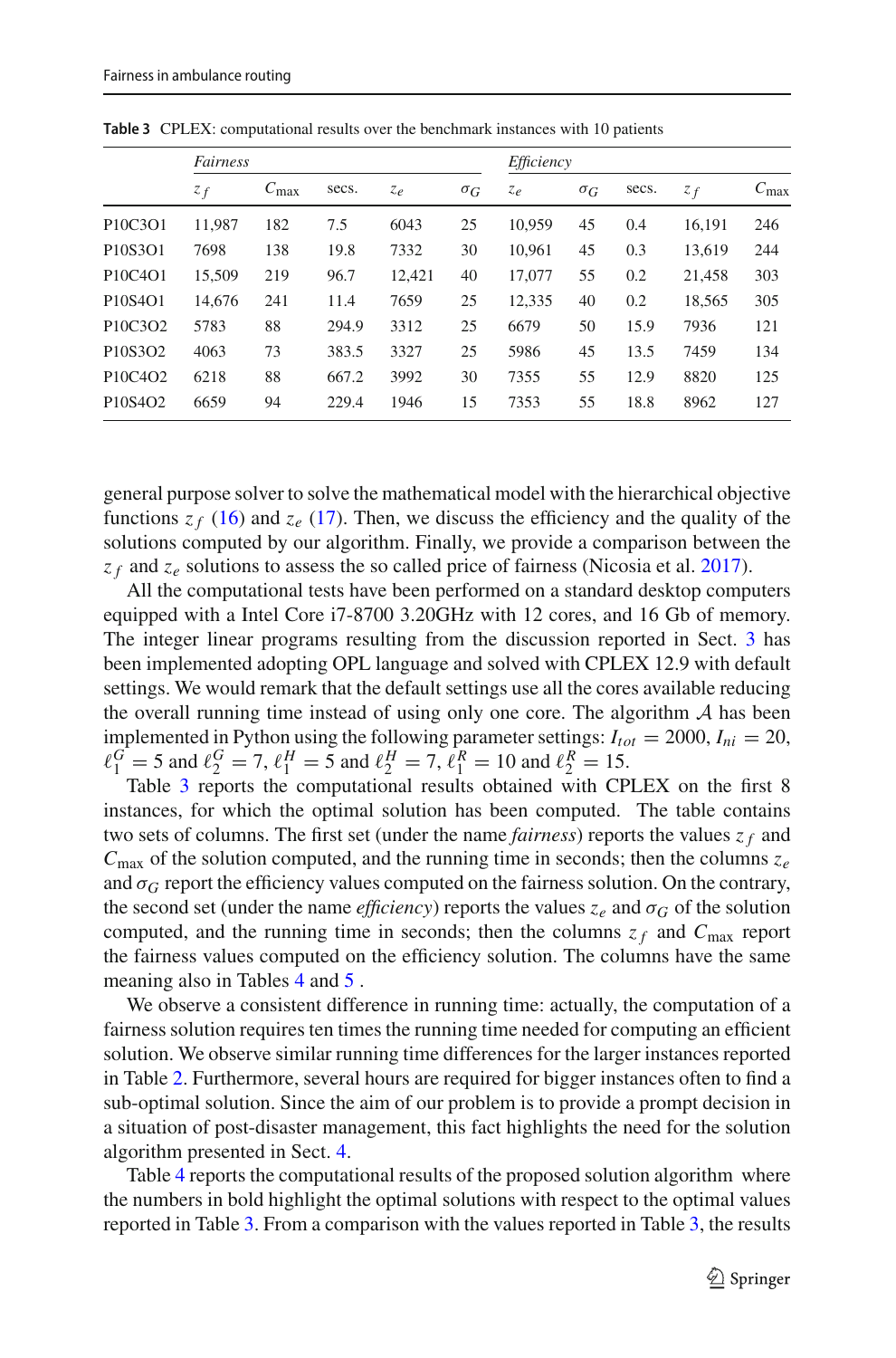|                                               | Fairness |                  |       |        |                       | Efficiency |                       |       |        |                  |
|-----------------------------------------------|----------|------------------|-------|--------|-----------------------|------------|-----------------------|-------|--------|------------------|
|                                               | $z_f$    | $C_{\text{max}}$ | secs. | $z_e$  | $\sigma$ <sub>G</sub> | Ze         | $\sigma$ <sub>G</sub> | secs. | $z_f$  | $C_{\text{max}}$ |
| P <sub>10</sub> C <sub>3</sub> O <sub>1</sub> | 11,987   | 182              | 3.8   | 6043   | 25                    | 10.959     | 45                    | 4.0   | 16191  | 246              |
| P10S3O1                                       | 7698     | 138              | 4.0   | 7332   | 30                    | 10.961     | 45                    | 4.1   | 13.619 | 244              |
| P <sub>10</sub> C <sub>4</sub> O <sub>1</sub> | 15,509   | 219              | 4.7   | 12.421 | 40                    | 17,077     | 55                    | 4.9   | 21.458 | 303              |
| P10S4O1                                       | 14,676   | 241              | 4.4   | 7659   | 25                    | 12,335     | 40                    | 4.6   | 18,565 | 305              |
| P10C3O2                                       | 6235     | 95               | 6.0   | 4665   | 35                    | 6679       | 50                    | 5.1   | 7936   | 121              |
| P10S3O2                                       | 4063     | 73               | 6.0   | 3327   | 25                    | 5986       | 45                    | 4.3   | 7459   | 134              |
| P10C4O2                                       | 6218     | 88               | 5.0   | 3992   | 30                    | 7355       | 55                    | 4.2   | 8820   | 125              |
| P <sub>10</sub> S <sub>4</sub> O <sub>2</sub> | 7567     | 107              | 5.2   | 3973   | 30                    | 7353       | 55                    | 4.7   | 8962   | 127              |

<span id="page-17-0"></span>**Table 4** Algorithm *A*: computational results over the benchmark instances with 10 patients

<span id="page-17-1"></span>**Table 5** Algorithm *A*: results over the benchmark instances with 25 and 50 patients

|                                               | Fairness |                  |       |        |                       | Efficiency |                       |       |        |                  |  |
|-----------------------------------------------|----------|------------------|-------|--------|-----------------------|------------|-----------------------|-------|--------|------------------|--|
|                                               | $z_f$    | $C_{\text{max}}$ | secs. | Ze     | $\sigma$ <sub>G</sub> | $z_e$      | $\sigma$ <sub>G</sub> | secs. | $z_f$  | $C_{\text{max}}$ |  |
| P <sub>25</sub> C <sub>6</sub> O <sub>2</sub> | 22,413   | 128              | 21.6  | 23,217 | 115                   | 26,191     | 130                   | 21.2  | 34,894 | 199              |  |
| P <sub>25</sub> S6O <sub>2</sub>              | 26,488   | 143              | 23.7  | 22,187 | 110                   | 28,223     | 140                   | 25.7  | 36,502 | 197              |  |
| P <sub>25</sub> C <sub>8</sub> O <sub>2</sub> | 25,657   | 152              | 28.2  | 21,852 | 95                    | 28,654     | 140                   | 24.4  | 35,435 | 201              |  |
| P25S8O2                                       | 26,264   | 154              | 32.3  | 14,756 | 70                    | 27,483     | 130                   | 25.1  | 35,267 | 207              |  |
| P <sub>25</sub> C <sub>6</sub> O <sub>3</sub> | 16,620   | 95               | 28.5  | 16,205 | 100                   | 23,474     | 145                   | 25.9  | 28,191 | 161              |  |
| P <sub>25</sub> S6O <sub>3</sub>              | 15,514   | 84               | 26.9  | 17,846 | 110                   | 25,103     | 155                   | 26.6  | 29,977 | 162              |  |
| P <sub>25</sub> C <sub>8</sub> O <sub>3</sub> | 20,025   | 125              | 39.7  | 16,875 | 100                   | 23,632     | 140                   | 34.2  | 26,908 | 168              |  |
| P <sub>25</sub> S <sub>8</sub> O <sub>3</sub> | 15,025   | 100              | 37.7  | 11,975 | 75                    | 22,380     | 140                   | 29.3  | 24,020 | 160              |  |
| P50C12O3                                      | 56,464   | 159              | 102.7 | 28,261 | 140                   | 43,444     | 215                   | 88.7  | 71,341 | 201              |  |
| P50S12O3                                      | 42,570   | 120              | 103.3 | 27,030 | 150                   | 40,546     | 225                   | 88.4  | 63,499 | 179              |  |
| P50C16O3                                      | 55,254   | 184              | 186.5 | 30,366 | 130                   | 47,941     | 205                   | 133.6 | 70,229 | 234              |  |
| P50S16O3                                      | 65,043   | 213              | 181.4 | 34,482 | 135                   | 56,285     | 220                   | 146.6 | 77,810 | 255              |  |
| P50C12O4                                      | 53,200   | 150              | 121.2 | 36,050 | 200                   | 38,735     | 215                   | 105.3 | 63,865 | 180              |  |
| P50S12O4                                      | 43,267   | 122              | 138.0 | 26,113 | 165                   | 43,567     | 275                   | 108.5 | 55,973 | 158              |  |
| P50C16O4                                      | 61,582   | 202              | 197.8 | 58,908 | 230                   | 69,135     | 270                   | 159.5 | 77,760 | 255              |  |
| P50S16O4                                      | 46,761   | 156              | 214.9 | 41,379 | 195                   | 56,234     | 265                   | 176.7 | 63,246 | 211              |  |

in Table [4](#page-17-0) prove the quality of the solution computed by the algorithm *A*: actually, the algorithm *A* replicates all the optimal values in the efficiency case, and 6 over 8 in the fairness case. Furthermore, the results prove the efficiency of the proposed algorithm, which is capable of obtaining such results in a few seconds instead of tens (efficiency) or hundreds (fairness) of seconds.

In order to evaluate the impact of each neighbourhood on the quality of the final solutions  $z_f$  and  $z_e$ , we solved the ten instances reported in Table [3](#page-16-0) temporarily disabling one of the eight neighbourhoods resulting in 160 new solutions, which are then compared with the results reported in Table [4.](#page-17-0)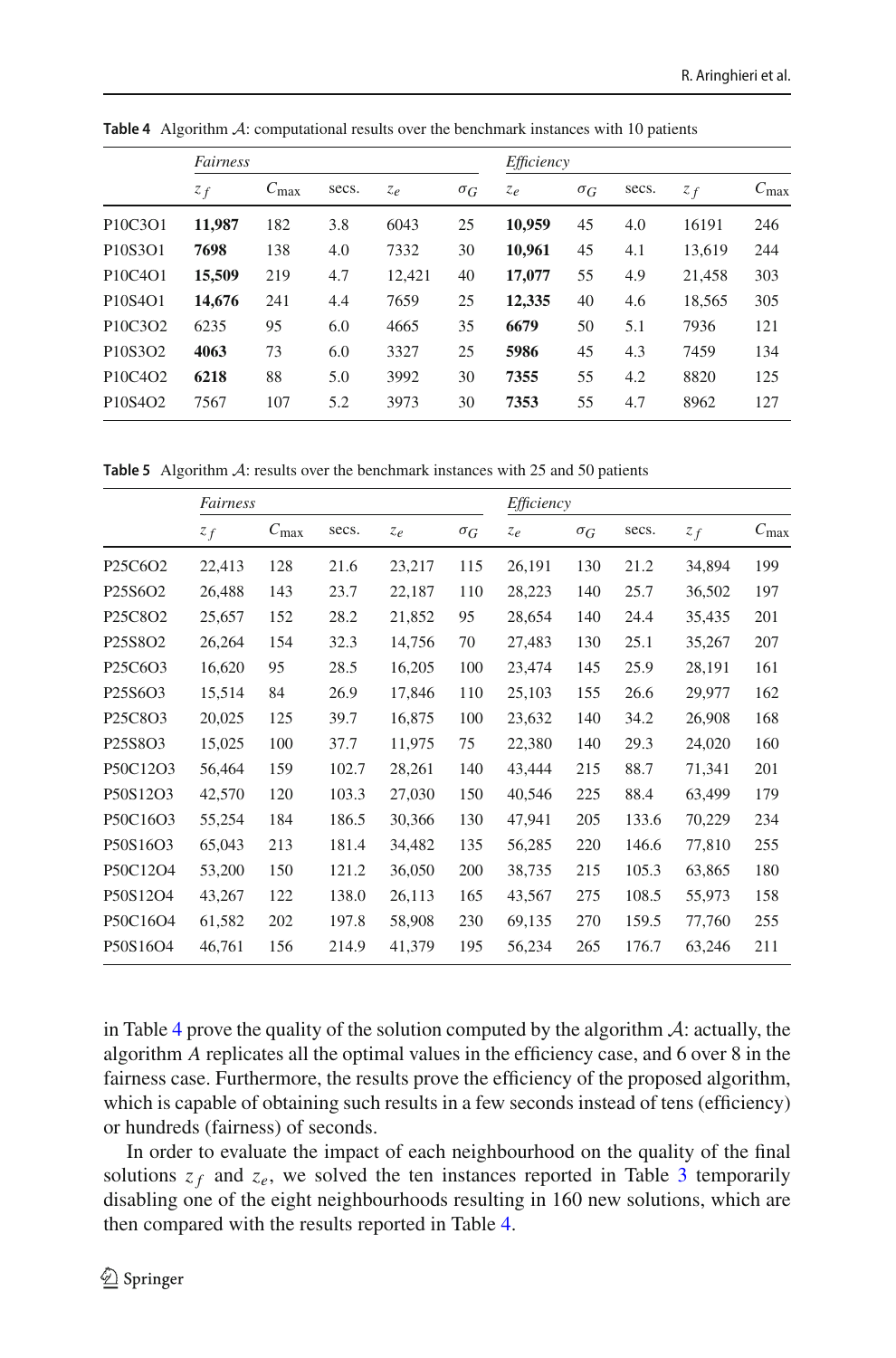When dealing with the fairness, we observed significant variations in  $z_f$  (i.e., at least 0.5%) only for  $N_2$  and  $N_6$ . We also consider the value of  $z_e$  computed on the fairness solution. Without  $N_2$ , the value of  $z_f$  worsens of the 6.02% while no significant variations are reported in the value of  $z_e$ . On the contrary, no significant variation of  $z_f$  are reported without  $N_6$  while the value of  $z_e$  worsens of the 3.29%.

When dealing with the efficiency, we observed no significant variations in  $z_e$  (i.e., at least 0.5%) temporarily disabling one of the eight neighbourhoods. On the contrary we reported a significant worsening of the value of  $z_f$  computed on the efficiency solution ranging from 0.62% to 0.98%.

We performed a further test temporarily disabling all the neighbourhoods working on a specific component of the solution, that is (i) the neighbourhoods for red patients  $N_1$ ,  $N_2$  and  $N_3$ , (ii) the neighbourhoods for hospitals  $N_4$  and  $N_5$ , and (iii) the neighbourhoods for green patients *N*6, *N*<sup>7</sup> and *N*8. The results clearly get worse in all the tests. We observed a peak of 6.31% for  $z_f$  when dealing with the fairness and disabling  $N_1$ ,  $N_2$  and  $N_3$ . On the contrary, we observed a peak of 10.58% for  $z_e$  when dealing with the efficiency and disabling  $N_6$ ,  $N_7$  and  $N_8$ .

Table [5](#page-17-1) reports the computational results of the algorithm over the remaining benchmark instances, that is those with 25 and 50 patients. The running time of the algorithm proves its capability of dealing with larger and more realistic instances. Fairness solutions seem harder to be computed than the efficiency one, at least in terms of running time.

A preliminary comparison between the two kinds of solutions can be done as follows. Moving from an efficient solution to a fair one, it is possible to measure the benefit in terms of fairness gained and efficiency lost. Vice versa, we can measure the benefit in terms of efficiency gained and fairness lost. In the former case, the average fairness gained is about 27.71% while the efficiency lost is about 29.87%. In the latter case, the average efficiency gained is about 46.10% while the fairness lost is about 40.63%. These results seem to prove that there is no dominance between the two kinds of solutions.

No significant difference emerges from dealing with instances with a different distribution of the red patients over the disaster area: similar completion times have been obtained for such patients on the clustered and scattered version of the same instances. For example, P25C6O2 has a slightly lower value of *Cmax* with respect to P25S6O2, but the opposite occurs comparing P25C6O3 and P25S6O3. In order to better appreciate the trade off between  $C_{max}$  and  $\sigma_G$  provided by the two different objective functions  $z_f$  and  $z_e$ , we plot the solution obtained for the instances with 25 and 50 patients in Fig. [4.](#page-19-1) Both fairness and efficiency solutions provided for the same instances are far from dominating each other. Furthermore, smaller instances show a clear separation between fairness and efficiency solutions, regardless of how patients are distributed over the disaster area. Such a separation vanishes as the number of patients to be visited increases, but without loosening the strong trade off between the two objectives.

From the reported analysis that can be seen as a sort of Pareto analysis, it is evident that no clear dominance between the fairness and efficiency solutions has been identified. From an application perspective, this empirical result makes clearer the meaning of *price of fairness* (Nicosia et al[.](#page-21-5) [2017](#page-21-5)): actually, to improve the efficiency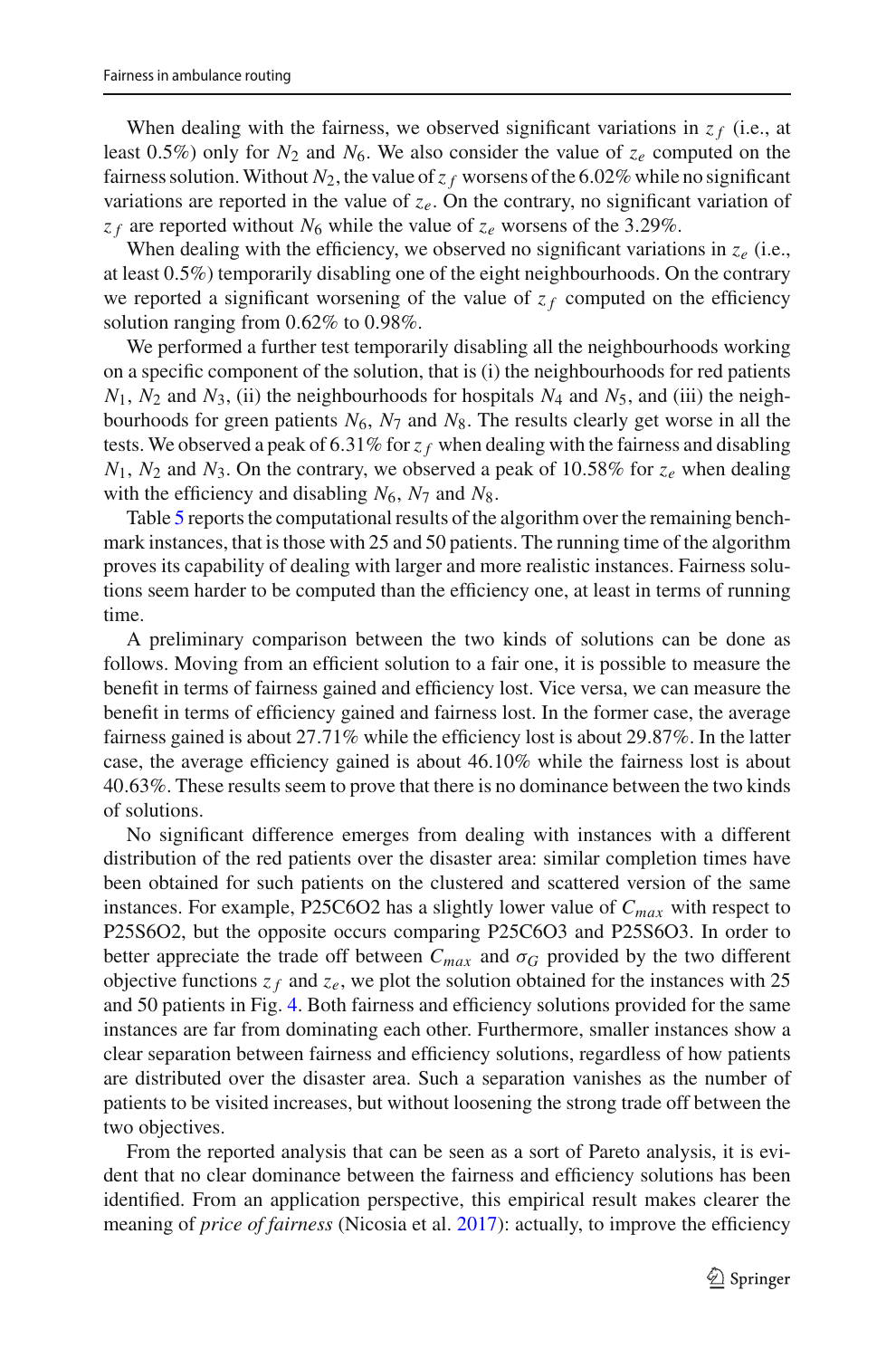

<span id="page-19-1"></span>**Fig. 4** Comparing the solution provided by the algorithm *A* using  $z_f$  (circles) and  $z_e$  (squares) as objective functions (same color is used for the two solutions of the same instance)

of a fairness solution, it is necessary to allocate more time resources to serve the same green patients served by the efficient solution.

# <span id="page-19-0"></span>**6 Conclusions**

Although many researchers concerning humanitarian relief services highlight the importance of equity, the few articles focused on fairness as an objective in disaster optimisation problems as highlighted in our literature review. As discussed in Nicosia et al[.](#page-21-5) [\(2017](#page-21-5)), modelling fairness is in itself challenging since the concept of fairness can vary in accordance with the context of the problem. This results in modelling approaches determining solutions with different quality. Regarding relief operations, the concept of fairness can be defined as equity and impartiality at the service level for people who are in need and, by consequence, the management of the operations in the immediate aftermath of a disaster must be done in such a way to to rescue affected people with different priority in accordance with the restrictions.

In this paper we considered the problem of finding the best ambulance tours to transport the patients in relief operations while considering fairness and equity to deliver services to patients. We formulated such a problem as a new variant of the Team Orienteering Problem with hierarchical objectives to address also the efficiency issue. Since the aim of our problem is to provide a prompt decision in a situation of post-disaster management, we developed a new hybrid algorithm based on a machine learning and neighbourhood search capable of largely reducing the solution running time especially when the complexity of the problem increases. Our computational tests are based on a new set of realistic benchmark instances. Finally, the comparison between the two objectives showed a clear absence of dominance between fairness and efficiency.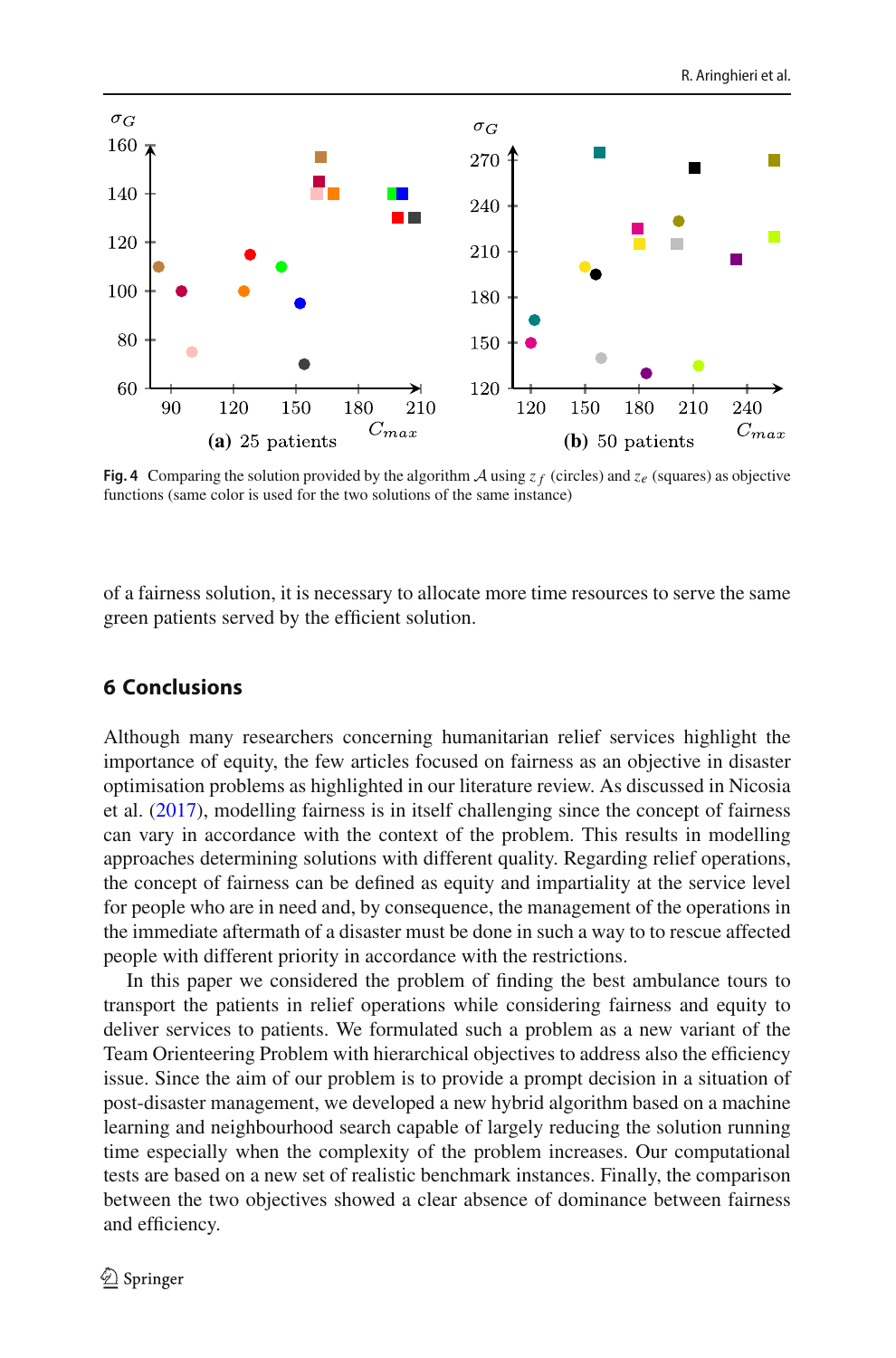Fairness is one of the central arguments of our work. As reported this study provides initial but interesting insights that should be further investigated. From this point of view, it could be of interest to test different approaches to deal with fairness in accordance with the remarks in Anaya-Arenas et al. [\(2018](#page-21-1)), Huang et al[.](#page-21-2) [\(2012\)](#page-21-2) and Nicosia et al[.](#page-21-5) [\(2017\)](#page-21-5). This can be further extended considering deprivation-like models (Zhu et al[.](#page-22-4) [2019](#page-22-4)) or survival functions (Knight et al. [2012\)](#page-21-19) as objectives.

From an application perspective, the problem can be extended considering more than two classes of urgency, hospitals with a maximum capacity in terms of patients to be served, and to explicitly consider a multi level hierarchy of hospitals. Other extension could consider a heterogeneous fleet of emergency vehicles, which means that only a subset of vehicles can serve some particular patients. We considered a static version of the problem in which all the patients are known in advance. Our work can be extended to fit a more realistic situation in which new patients might arrive over time. A possible solution is to use our algorithm within a more general online optimisation framework, as discussed in Aringhier[i](#page-21-24) [\(2019](#page-21-24)).

From a methodological perspective, this new variant of the team orienteering problem deserves a detailed analysis of the its characteristics, and a deep study of the problem in order to provide general solution algorithms as discussed in Aringhieri et al[.](#page-21-25) [\(2021\)](#page-21-25). It could be of interest to study a different and more flexible way to consider the maximum time limit for the duration of a tour: instead of having a strong constraint on time limit as the depicted by Eq. [\(7\)](#page-8-3), the mathematical model discussed in Sect. [3](#page-4-0) can be modified adding a sort of penalisation of the total duration time of an ambulance. Finally, a possible improvement of the algorithm proposed in Sect. [4](#page-11-0) is that of considering nested neighbourhoods within an Adaptive Neighbourhood Search framework.

**Acknowledgements** The authors wish to thank the anonymous reviewers for their valuable comments which significantly improved the quality of the article.

**Funding** Open access funding provided by Università degli Studi di Torino within the CRUI-CARE Agreement.

**Open Access** This article is licensed under a Creative Commons Attribution 4.0 International License, which permits use, sharing, adaptation, distribution and reproduction in any medium or format, as long as you give appropriate credit to the original author(s) and the source, provide a link to the Creative Commons licence, and indicate if changes were made. The images or other third party material in this article are included in the article's Creative Commons licence, unless indicated otherwise in a credit line to the material. If material is not included in the article's Creative Commons licence and your intended use is not permitted by statutory regulation or exceeds the permitted use, you will need to obtain permission directly from the copyright holder. To view a copy of this licence, visit [http://creativecommons.org/licenses/by/4.0/.](http://creativecommons.org/licenses/by/4.0/)

## **References**

<span id="page-20-1"></span>Ahmadi M, Seifi A, Tootooni B (2015) A humanitarian logistics model for disaster relief operation considering network failure and standard relief time: a case study on San Francisco district. Transp Res Part E Logist Transp Rev 75:145–163

<span id="page-20-0"></span>Altay N, GreenWG (2006) OR/MS research in disaster operations management. Eur J Oper Res 175(1):475– 493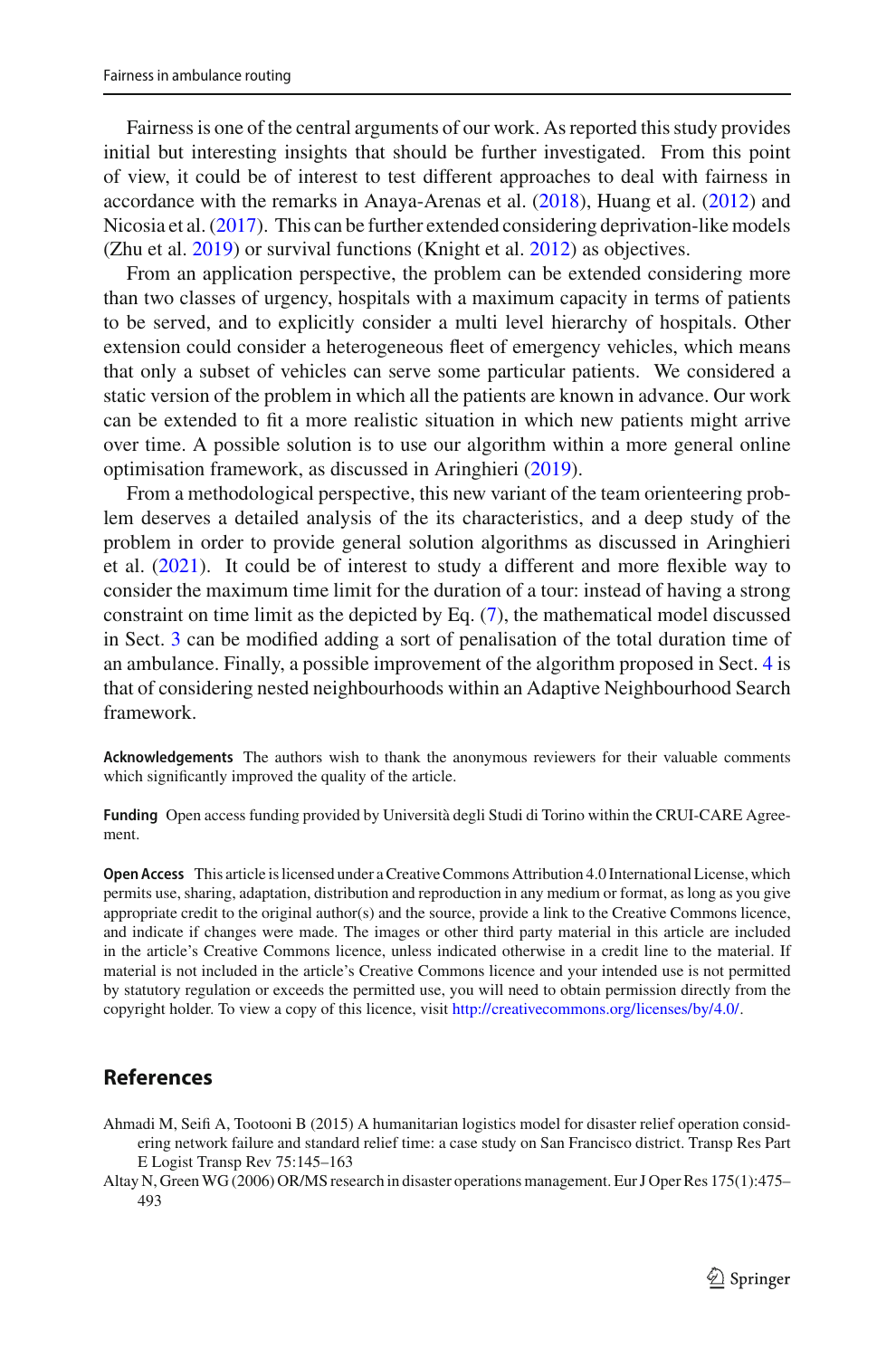- <span id="page-21-6"></span>Anaya-Arenas A, Renaud J, Ruiz A (2014) Relief distribution networks: a systematic review. Ann Oper Res 223(1):53–79
- <span id="page-21-1"></span>Anaya-Arenas AM, Ruiz A, Renaud J (2018) Importance of fairness in humanitarian relief distribution. Prod Plan Control 29(14):1145–1157
- <span id="page-21-16"></span>Angelica Salazar-Aguilar M, Langevin A, Laporte G (2014) The multi-district team orienteering problem. Comput Oper Res 41:76–82
- <span id="page-21-14"></span>Archetti C, Speranza MG, Vigo D (2014) Vehicle routing problems with profits, chap. 10, pp 273–297
- <span id="page-21-24"></span>Aringhieri R (2020) Online optimization in health care delivery: Overview and possible applications. In: Operations research proceedings. Springer Nature, pp 357–363
- <span id="page-21-25"></span>Aringhieri R, Bigharaz S, Duma D, Guastalla A (2021) Novel applications of the team orienteering problem in health care logistics. In: Optimization in artificial intelligence and data sciences, AIRO Springer Series. Springer Nature (to appear)
- <span id="page-21-23"></span>Aringhieri R, Bocca S, Casciaro L, Duma D (2019) A simulation and online optimization approach for the real-time management of ambulances. In: 2018 Winter simulation conference (WSC), vol 2018. IEEE, pp 2554–2565
- <span id="page-21-17"></span>Boin A, Bossong R, Brazova V, Camillo FD, Coste F, Dorussen H, Ekengren M, Fanoulis E, Hegemann H, Hellenberg T, Kesetovic Z, Kirchner E, Kuipers S, Marrone A, Matczak P, Nexon E, Pettersson Y, Rhinard M, Samardzija V, Szalankiewicz D, Tessari P, Ungaro A, Visuri P (2014) Civil security and the european union: a survey of european civil security systems and the role of the eu in building shared crisis management capacities. Tech. rep, UIpapers—Swedish Institute of Internatioal Affairs
- <span id="page-21-0"></span>Boonmee C, Arimura M, Asada T (2017) Facility location optimization model for emergency humanitarian logistics. Int J Disast Risk Reduc 24:485–498
- <span id="page-21-3"></span>Butt SE, Cavalier TM (1994) A heuristic for the multiple tour maximum collection problem. Comput Oper Res 21(1):101–111
- <span id="page-21-4"></span>Chao IM, Golden BL, Wasil EA (1996) The team orienteering problem. Eur J Oper Res 88(3):464–474
- <span id="page-21-9"></span>Chiu YC, Zheng H (2007) Real-time mobilization decisions for multi-priority emergency response resources and evacuation groups: model formulation and solution. Transp Res Part E Logist Transp Rev 43(6): 710–736 (challenges of emergency logistics management)
- <span id="page-21-18"></span>Di Camillo F, Marrone A, Silvestri S, Tessari P, Ungaro A (2014) The Italian civil security system. Istituto Affari Internazionali
- <span id="page-21-15"></span>Erdogan G, Laporte G (2013) The orienteering problem with variable profits. Networks 61(2):104–116
- <span id="page-21-22"></span>Gendreau M, Hertz A, Laporte G (1994) A tabu search heuristic for the vehicle routing problem. Manage Sci 40(10):1276–1290
- <span id="page-21-13"></span>Gunawan A, Lau HC, Vansteenwegen P (2016) Orienteering problem: a survey of recent variants, solution approaches and applications. Eur J Oper Res 255(2):315–332
- <span id="page-21-12"></span>Holguín-Veras J, Jaller M, Van Wassenhove LN, Pérez N, Wachtendorf T (2012) On the unique features of post-disaster humanitarian logistics. J Oper Manage 30(7):494–506
- <span id="page-21-7"></span>Hoyos MC, Morales RS, Akhavan-Tabatabaei R (2015) OR models with stochastic components in disaster operations management: a literature survey. Comput Indus Eng 82:183–197
- <span id="page-21-2"></span>Huang M, Smilowitz K, Balcik B (2012) Models for relief routing: equity, efficiency and efficacy. Transp Res Part E Logist Transp Rev 48(1):2–18 (select papers from the 19th international symposium on transportation and traffic theory)
- <span id="page-21-10"></span>Karsu O, Morton A (2015) Inequity averse optimization in operational research. Eur J Oper Res 245(2):343– 359
- <span id="page-21-19"></span>Knight V, Harper P, Smith L (2012) Ambulance allocation for maximal survival with heterogeneous outcome measure. Omega 40(6):918–926
- <span id="page-21-11"></span>Lin YH, Batta R, Rogerson PA, Blatt A, Flanigan M (2011) A logistics model for emergency supply of critical items in the aftermath of a disaster. Socio Econ Plan Sci 45(4):132–145
- <span id="page-21-21"></span>MacQueen JB (1967) Some methods for classification and analysis of multivariate observations. In: Cam LML, Neyman J (eds) Proceedings of the fifth Berkeley symposium on mathematical statistics and probability, vol 1. University of California Press, pp 281–297
- <span id="page-21-8"></span>Najafi M, Eshghi K, Dullaert W (2013) A multi-objective robust optimization model for logistics planning in the earthquake response phase. Transp Res Part E Logist Transp Rev 49(1):217–249
- <span id="page-21-20"></span>Ng AY, Jordan MI, Weiss Y (2001) On spectral clustering: analysis and an algorithm. NIPS'01. MIT Press, Cambridge, MA, USA
- <span id="page-21-5"></span>Nicosia G, Pacifici A, Pferschy U (2017) Price of fairness for allocating a bounded resource. Eur J Oper Res 257(3):933–943